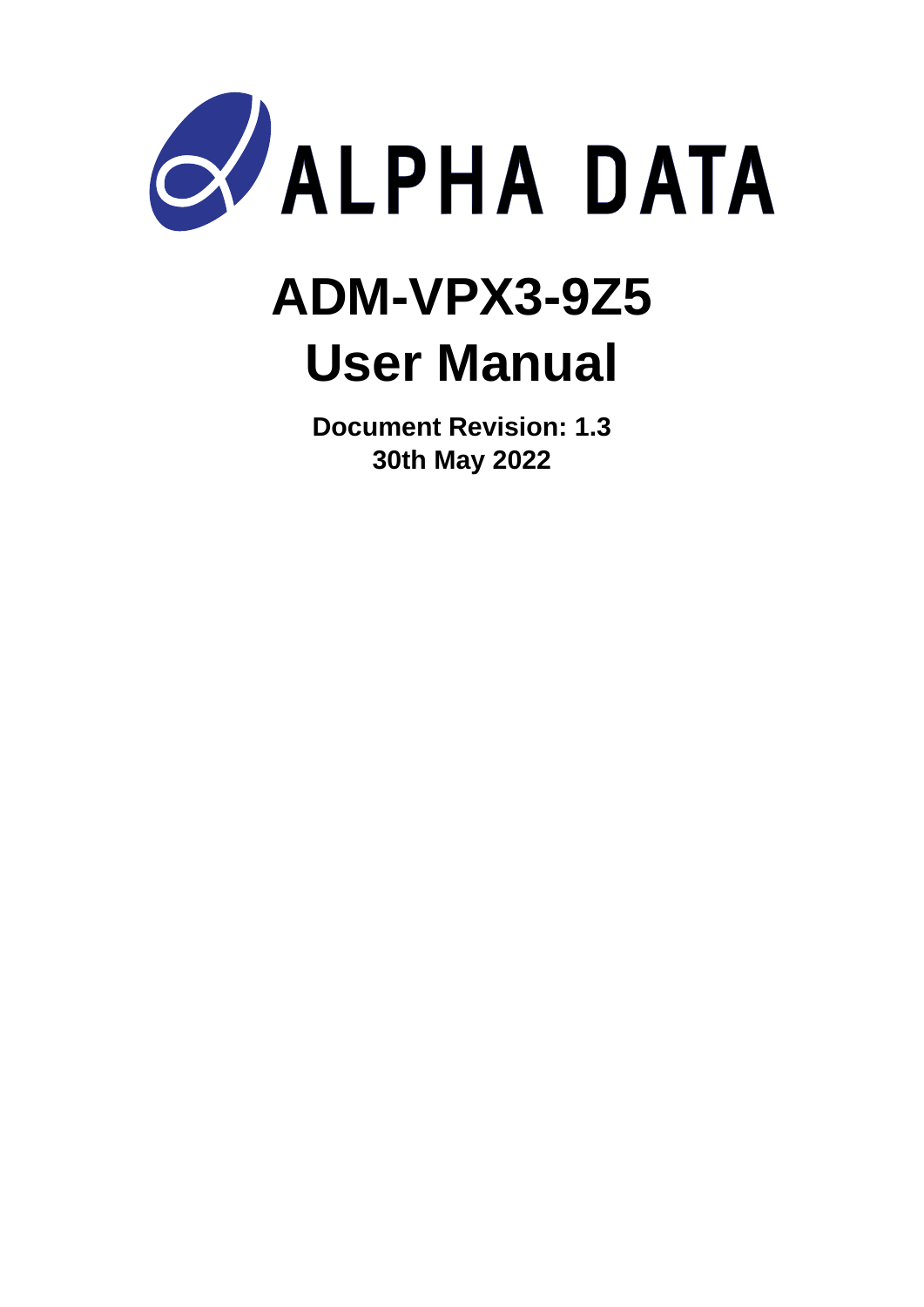

**© 2022 Copyright Alpha Data Parallel Systems Ltd. All rights reserved.**

**This publication is protected by Copyright Law, with all rights reserved. No part of this publication may be reproduced, in any shape or form, without prior written consent from Alpha Data Parallel Systems Ltd.**

Head Office

US Office

|                             | 10822 West Toller Drive, Suite 250                                                    |
|-----------------------------|---------------------------------------------------------------------------------------|
|                             | Littleton, CO 80127                                                                   |
| Telephone: +44 131 558 2600 | (303) 954 8768                                                                        |
| +44 131 558 2700            | (866) 820 9956 - toll free                                                            |
| sales@alpha-data.com        | sales@alpha-data.com                                                                  |
|                             | http://www.alpha-data.com                                                             |
|                             | Suite L4A, 160 Dundee Street.<br>Edinburgh, EH11 1DQ, UK<br>http://www.alpha-data.com |

**All trademarks are the property of their respective owners.**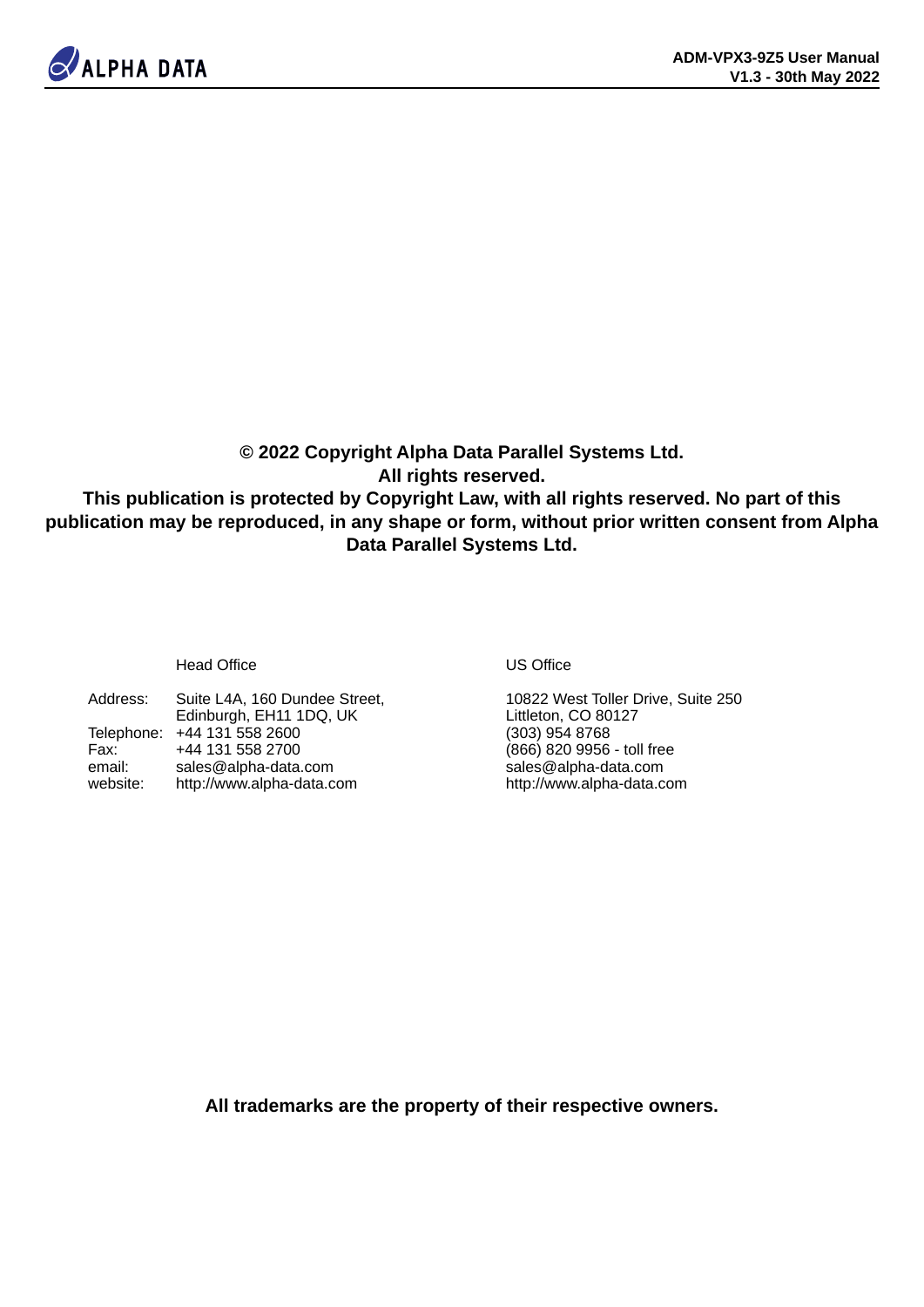

## **Table Of Contents**

| 1               |                                                                                                                                                                                                                                |    |
|-----------------|--------------------------------------------------------------------------------------------------------------------------------------------------------------------------------------------------------------------------------|----|
| 11              |                                                                                                                                                                                                                                |    |
| 12              |                                                                                                                                                                                                                                |    |
| 1.3             |                                                                                                                                                                                                                                |    |
| $\overline{2}$  |                                                                                                                                                                                                                                |    |
| 21              |                                                                                                                                                                                                                                |    |
| 22              |                                                                                                                                                                                                                                |    |
| 221             |                                                                                                                                                                                                                                |    |
| 222             |                                                                                                                                                                                                                                |    |
| 2.3             |                                                                                                                                                                                                                                |    |
| $\mathbf{3}$    |                                                                                                                                                                                                                                |    |
| 31              |                                                                                                                                                                                                                                |    |
| 311             |                                                                                                                                                                                                                                |    |
| 312             |                                                                                                                                                                                                                                |    |
| 32              |                                                                                                                                                                                                                                |    |
| 321             |                                                                                                                                                                                                                                |    |
| 322             |                                                                                                                                                                                                                                |    |
| 323             | REECHK 9                                                                                                                                                                                                                       |    |
| 33              |                                                                                                                                                                                                                                |    |
| 331             |                                                                                                                                                                                                                                |    |
| 332             |                                                                                                                                                                                                                                |    |
| 34              |                                                                                                                                                                                                                                |    |
| 341             |                                                                                                                                                                                                                                |    |
| 342             |                                                                                                                                                                                                                                |    |
| 35              |                                                                                                                                                                                                                                |    |
| 3.5.1           |                                                                                                                                                                                                                                |    |
| 352             |                                                                                                                                                                                                                                |    |
| 353             |                                                                                                                                                                                                                                |    |
| 36              |                                                                                                                                                                                                                                |    |
| 361             |                                                                                                                                                                                                                                |    |
| 362             |                                                                                                                                                                                                                                |    |
| 363             |                                                                                                                                                                                                                                |    |
| 364             |                                                                                                                                                                                                                                |    |
| 3.6.5           |                                                                                                                                                                                                                                |    |
| 366             |                                                                                                                                                                                                                                |    |
| 367             |                                                                                                                                                                                                                                |    |
| 37              | Resets the contract of the contract of the contract of the contract of the contract of the contract of the contract of the contract of the contract of the contract of the contract of the contract of the contract of the con |    |
| 38              |                                                                                                                                                                                                                                |    |
| 381<br>382      |                                                                                                                                                                                                                                |    |
|                 |                                                                                                                                                                                                                                |    |
| 3821<br>3.8.2.2 |                                                                                                                                                                                                                                |    |
| 3823            |                                                                                                                                                                                                                                |    |
| 383             |                                                                                                                                                                                                                                |    |
| 3.8.4           |                                                                                                                                                                                                                                |    |
| 39              |                                                                                                                                                                                                                                |    |
| 391             |                                                                                                                                                                                                                                |    |
| 392             |                                                                                                                                                                                                                                |    |
| 393             |                                                                                                                                                                                                                                |    |
| 394             |                                                                                                                                                                                                                                |    |
| 395             |                                                                                                                                                                                                                                |    |
| 396             | PL DDR4 Mamorv                                                                                                                                                                                                                 | 18 |
|                 |                                                                                                                                                                                                                                |    |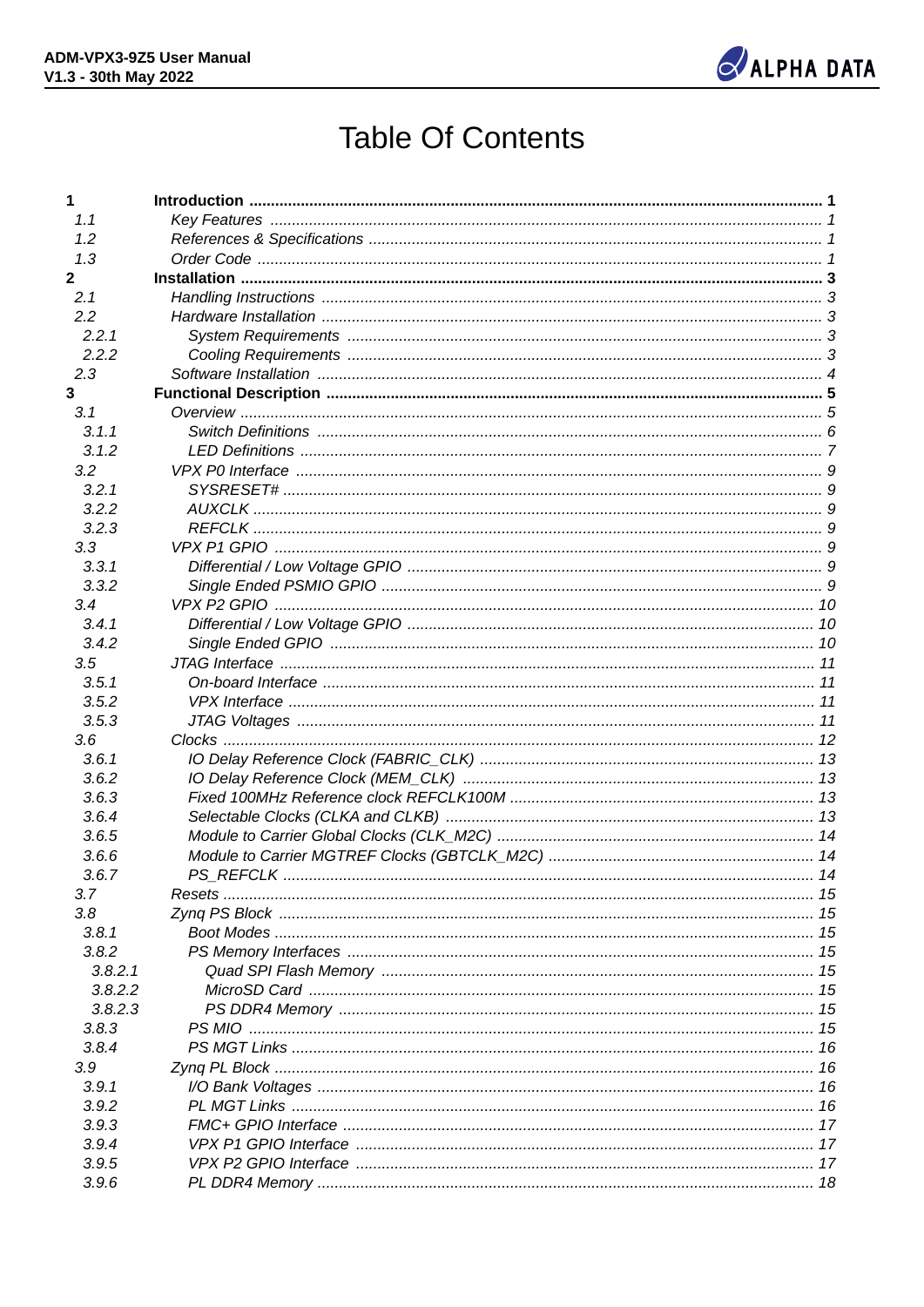

| 310            |                  |  |
|----------------|------------------|--|
| 3101           |                  |  |
| 3102           |                  |  |
| 311            |                  |  |
|                |                  |  |
| A1             |                  |  |
| A2             |                  |  |
| A.3            |                  |  |
| $A_4$          |                  |  |
| A 5            |                  |  |
| A6             |                  |  |
|                |                  |  |
| <b>B1</b>      |                  |  |
| B2             |                  |  |
|                |                  |  |
| C <sub>1</sub> |                  |  |
| C2             |                  |  |
| C.3            | $M$ GT Pins $28$ |  |

## List of Tables

| Table 1  |  |
|----------|--|
| Table 2  |  |
| Table 3  |  |
| Table 4  |  |
| Table 5  |  |
| Table 6  |  |
| Table 7  |  |
| Table 8  |  |
| Table 9  |  |
| Table 10 |  |
| Table 11 |  |
| Table 12 |  |
| Table 13 |  |
| Table 14 |  |
| Table 15 |  |
| Table 16 |  |
| Table 17 |  |
| Table 18 |  |
| Table 19 |  |
| Table 20 |  |
| Table 21 |  |
| Table 22 |  |
| Table 23 |  |
| Table 24 |  |
| Table 25 |  |
| Table 26 |  |
| Table 27 |  |
| Table 28 |  |
| Table 29 |  |
| Table 30 |  |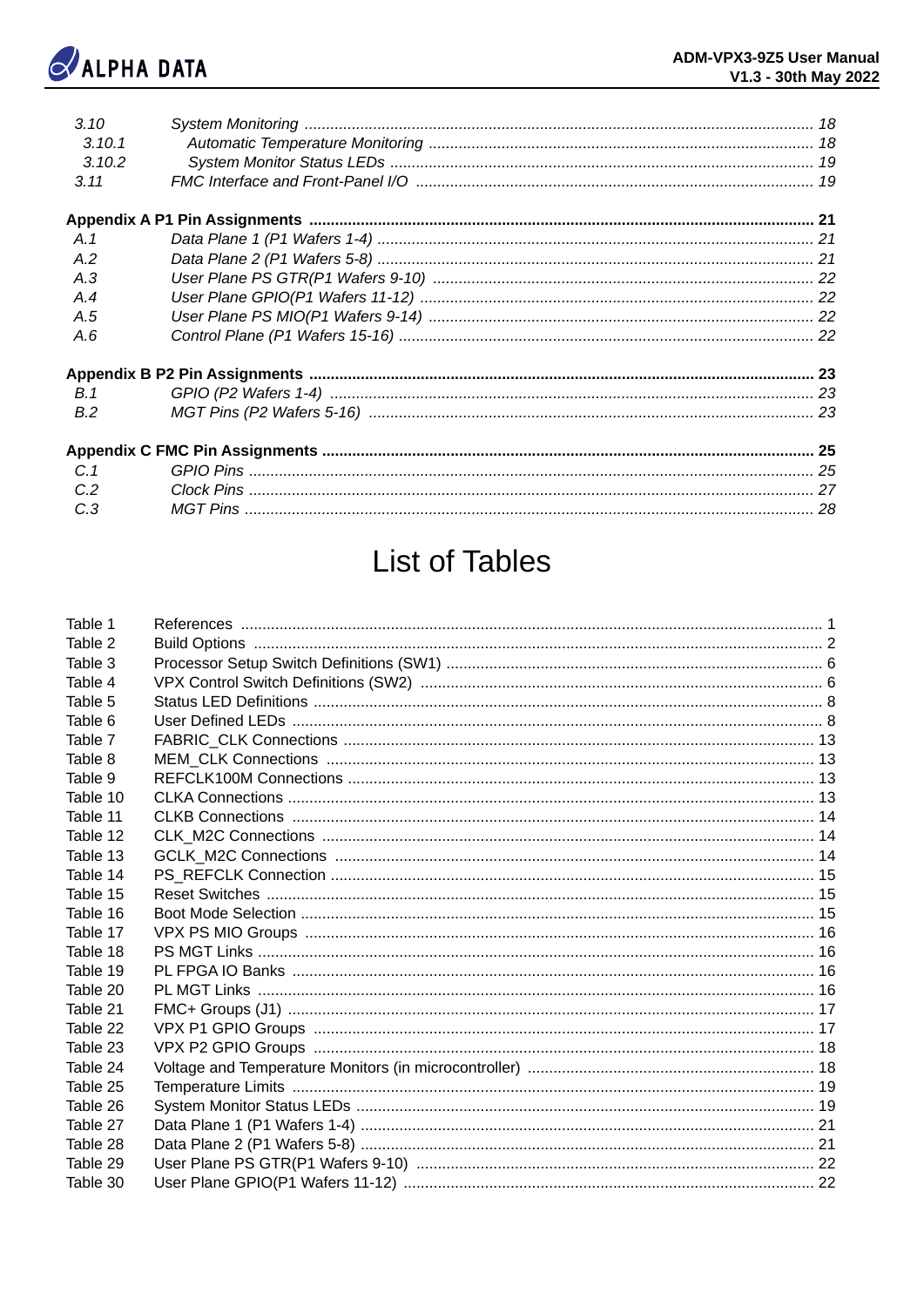

| Table 31 |    |
|----------|----|
| Table 32 |    |
| Table 33 |    |
| Table 34 |    |
| Table 35 | 25 |
| Table 36 |    |
| Table 37 |    |

## List of Figures

| Figure 1 |  |
|----------|--|
| Figure 2 |  |
| Figure 3 |  |
| Figure 4 |  |
| Figure 5 |  |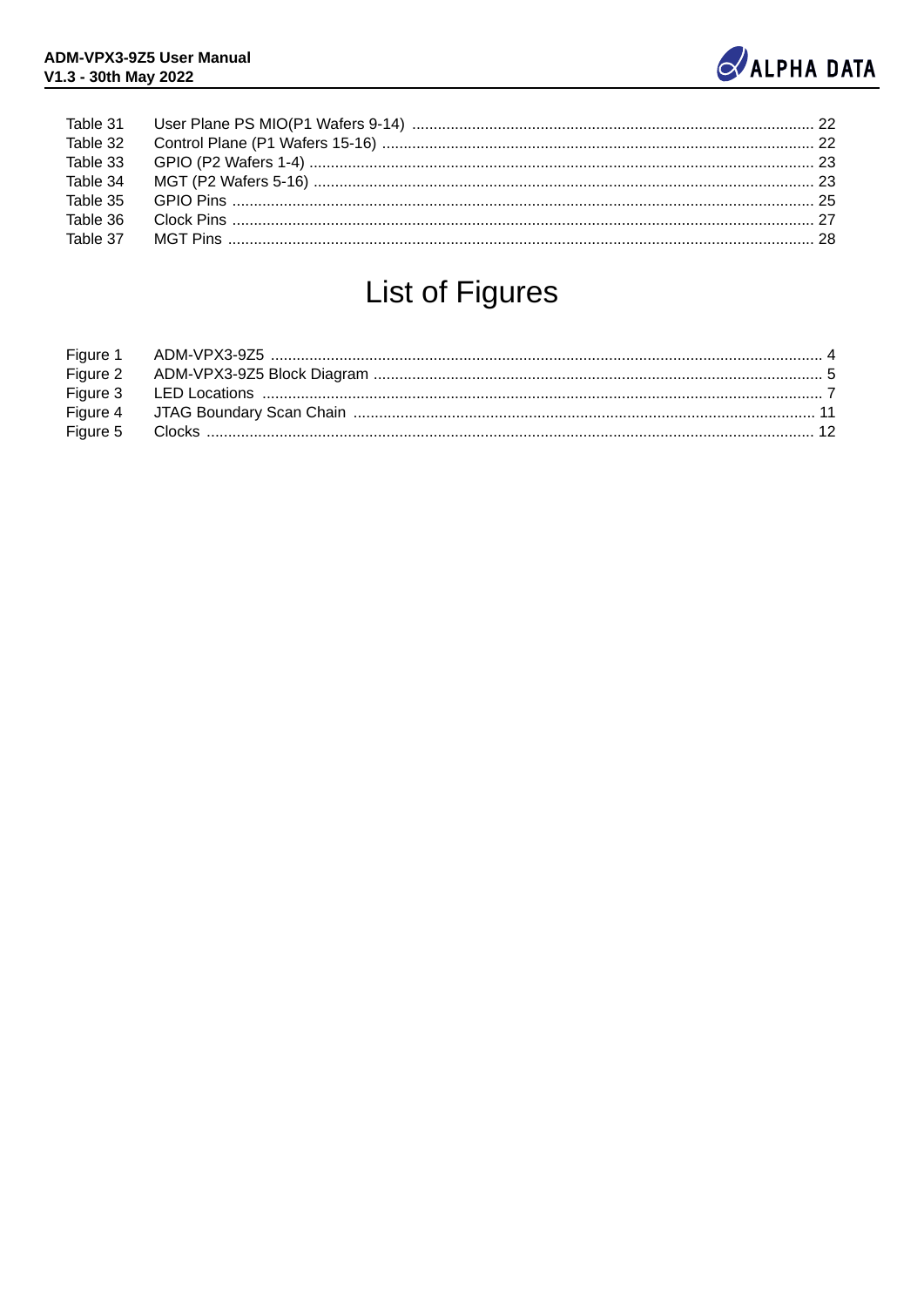

Page Intentionally left blank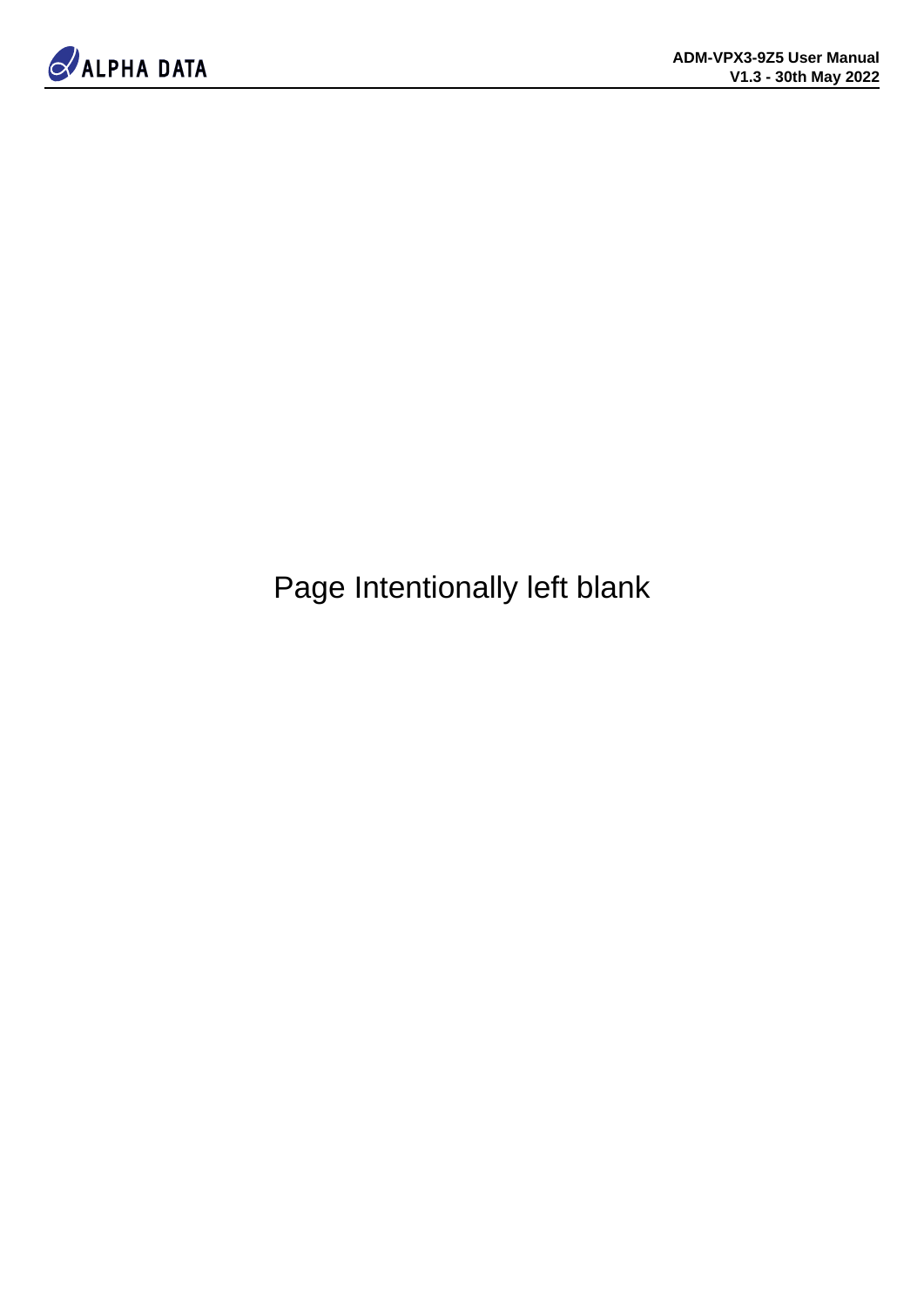

## <span id="page-6-1"></span><span id="page-6-0"></span>**1 Introduction**

The **ADM-VPX3-9Z5** is a high performance Defense Grade reconfigurable 3U OpenVPX format board based on the Xilinx Zynq Ultrascale+ range of Multiprocessor System-on-Chips (MPSoC).

## **1.1 Key Features**

#### **Key Features**

- 3U Open VPX, compliant to VITA Standards 46.0 and 65
- All parts shall be Defense Grade -55 to +125 Deg C(or commercial pin compatible equivalent)
- FMC+ interface compliant to Vita 57.4 with high density connector
- Support for Zynq Ultrascale+ ZU19EG and ZU11EG MPSoC in the C1760 (42.5 x 42.5) package
- Support for Xilinx low-voltage (LVAUX) operation
- VPX P1 and P2 utilized according to OpenVPX payload slot profile SLT3-PAY-2F2U-14.2.3
- Processing System (PS) Block consisting of:
	- Quad-core ARM Cortex-A53, Dual-core ARM Cortex-R5, Mali-400 GPU
	- 1 bank of DDR4-2400 SDRAM, 1GB x72, 8GB total + ECC
	- Removable microSD Flash memory (/DEV variant only)
	- Two Quad SPI Flash memory, up to 2Gb each
- Programmable Logic (PL) block consisting of:
	- 653k logic cells (ZU11EG) or 1143k logic cells (ZU19EG)
	- 1 bank of DDR4-2400 SDRAM, 1GB x72, 8GB total + ECC
- 4-lanes of HSSIO on the PS block which connect to the control plane and the user defined area on P1.
- Voltage and temperature monitoring
- Air-cooled and conduction-cooled configurations

### <span id="page-6-4"></span><span id="page-6-2"></span>**1.2 References & Specifications**

| ANSI/VITA 46.0  | VPX Baseline Standard, October 2007, VITA, ISBN 1-885731-44-2                                                                          |  |
|-----------------|----------------------------------------------------------------------------------------------------------------------------------------|--|
| ANSI/VITA 46 4  | PCI Express® on the VPX Fabric Connector, July 2010, VITA, Draft 0.15                                                                  |  |
| ANSI/VITA 46 6  | Gigabit Ethernet Control Plane on VPX, September 2010, VITA, Draft 0.7                                                                 |  |
| ANSI/VITA 46.9  | PMC/XMC Rear I/O Fabric Signal Mapping on 3U and 6U VPX Modules Standard.<br>November 2010, VITA, ISBN 1-885731-63-9                   |  |
| ANSI/VITA 46 11 | System Management on VPX, June 2015, VITA, ISBN 1-885731-84-1                                                                          |  |
| ANSI/VITA 48.2  | Mechanical Specifications for Microcomputers Using REDI Conduction Cooling<br>Applied to VITA VPX, July 2010, VITA, ISBN 1-885731-60-4 |  |
| ANSI/VITA 571   | FPGA Mezzanine Card (FMC) Standard, July 2008, VITA, ISBN 1-885731-49-3                                                                |  |
| ANSI/VITA 65    | OpenVPX <sup>7M</sup> System Specification, June 2010, VITA, ISBN 1-885731-58-2                                                        |  |
| ANSI/VITA 57.4  | FPGA Mezzanine Card Plus/FMC+) Standard, March 2016, VITA, Draft                                                                       |  |

**Table 1 : References**

## <span id="page-6-5"></span><span id="page-6-3"></span>**1.3 Order Code**

**ADM-VPX3-9Z5/z-2(c)**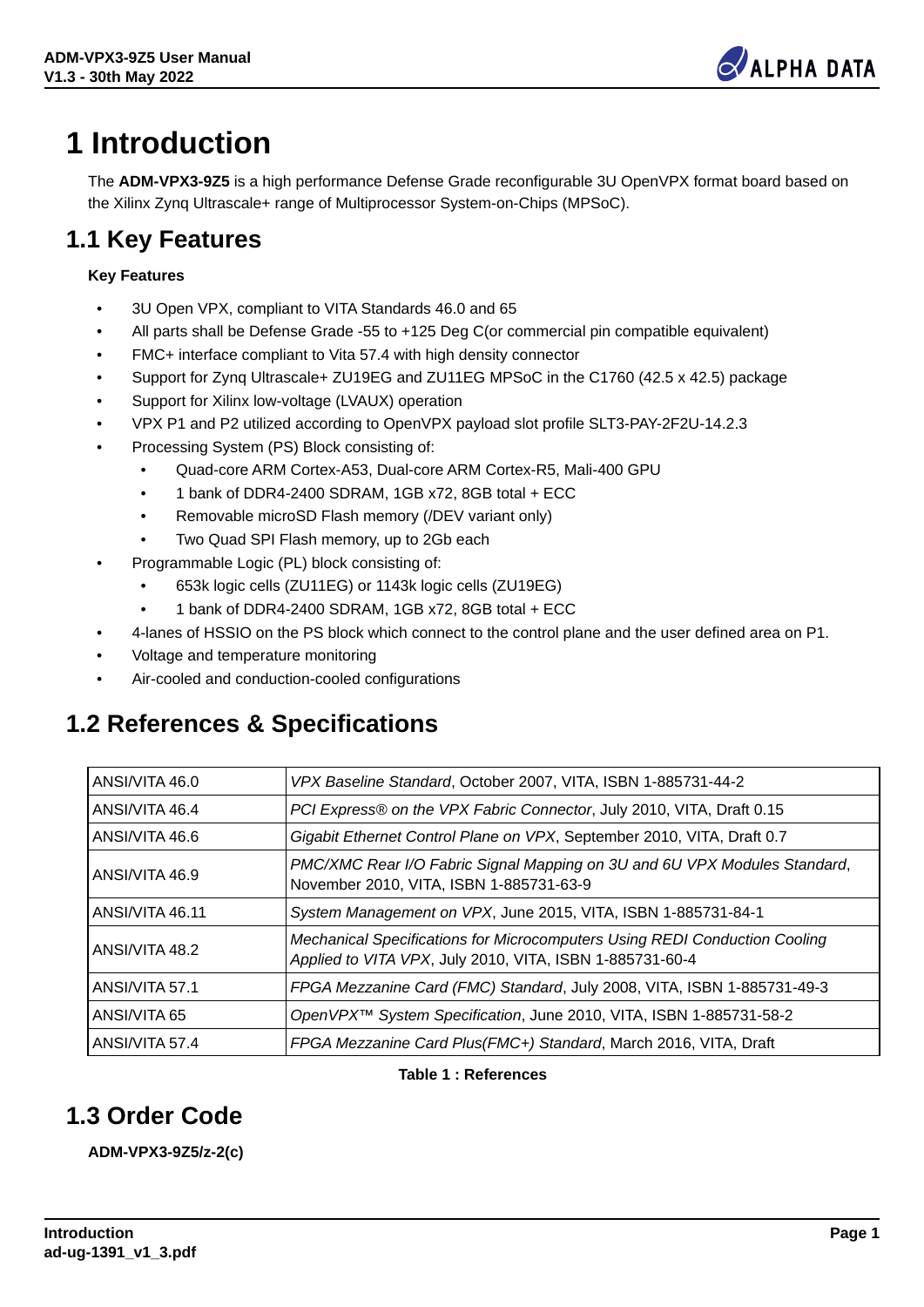

| Name          | Symbol | Configurations                                                                                                                                                   |  |
|---------------|--------|------------------------------------------------------------------------------------------------------------------------------------------------------------------|--|
| Configuration |        | I/CC4/PB = XQZU19EG-1M Q Grade FPGA / Cond. Cooled MIL temp / Sn-Pb Solder<br>/Z19-2/CC3/PB = XQZU19EG-2I Q Grade FPGA / Cond. Cooled IND temp / Sn-Pb<br>Solder |  |

#### **Table 2 : Build Options**

Not all combinations may be available. Please check with Alpha Data sales for details.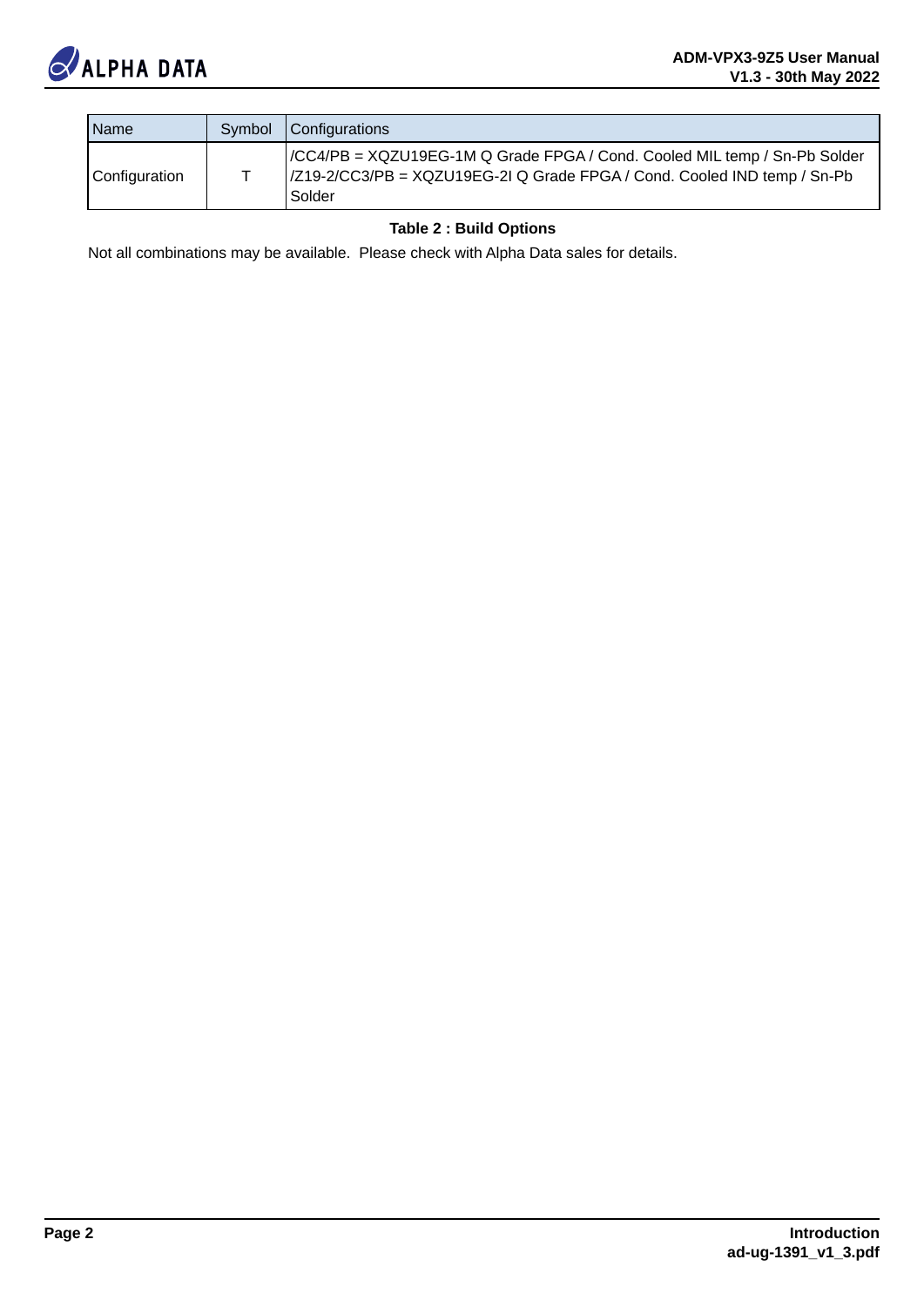

## <span id="page-8-1"></span><span id="page-8-0"></span>**2 Installation**

### **2.1 Handling Instructions**

The components on this board can be damaged by electrostatic discharge (ESD). To prevent damage, observe ESD precautions:



- Always wear a wrist-strap when handling the card
- Hold the board by the edges
- Avoid touching any components
- Store in ESD safe bag.

### <span id="page-8-3"></span><span id="page-8-2"></span>**2.2 Hardware Installation**

#### <span id="page-8-4"></span>**2.2.1 System Requirements**

The ADM-VPX3-9Z5 is a 3U OpenVPX compliant FPGA card with FMC front IO interface.

Alpha Data offers a Rear Transition Module (RTM) that breaks out all P2 IO and P1 control lanes (Part number: ADM-VPX3-9Z5-RTM).

#### **2.2.2 Cooling Requirements**

The power dissipation of the board is highly dependent on the FPGA application. A power estimator spreadsheet is available on request from Alpha Data. This should be used in conjunction with Xilinx power estimation tools to determine the approximate current requirements for each power rail.

The board is supplied with a passive air cooled or conduction cooled heatsink according to the order number given at time of purchase. It is the users responsibility to ensure sufficient airflow for air cooled applications and appropriate metalwork for conduction cooled applications.

The board features system monitoring that measures the board and FPGA temperature. It also includes a self-protection mechanism that will clear the target FPGA configuration if an over-temperature condition is detected.

See [Section System Monitoring](#page-23-1) for health monitoring details.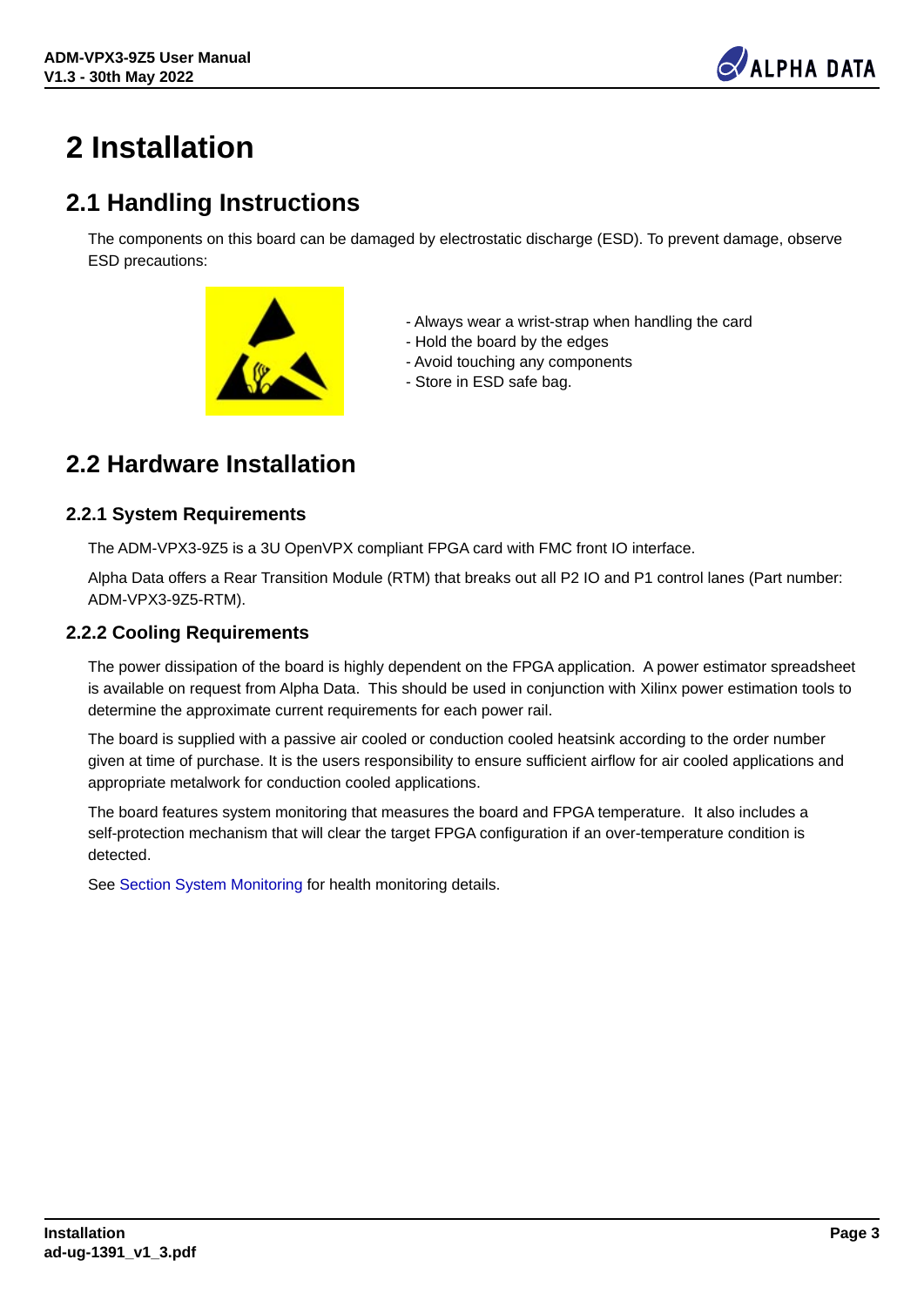<span id="page-9-1"></span>





## <span id="page-9-0"></span>**2.3 Software Installation**

Please refer to the Reference Designs on the Alpha Data Download Site. Example projects for configuring the Zynq Ultrascale+ MPSOC device and example software for running on the ARM CPUs can be downloaded from there.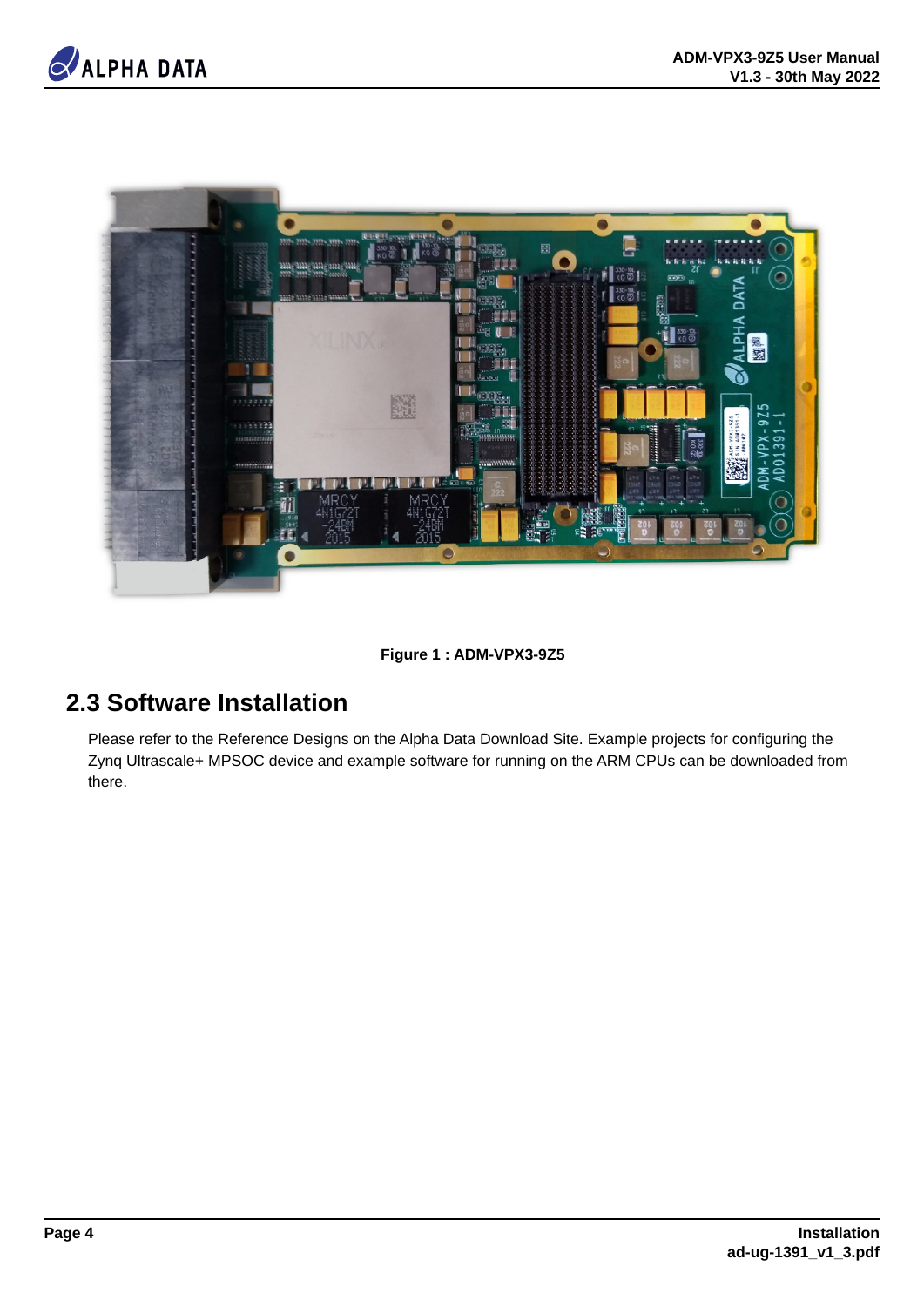

## <span id="page-10-1"></span><span id="page-10-0"></span>**3 Functional Description**

## <span id="page-10-2"></span>**3.1 Overview**



**VPX BACKPLANE**

**Figure 2 : ADM-VPX3-9Z5 Block Diagram**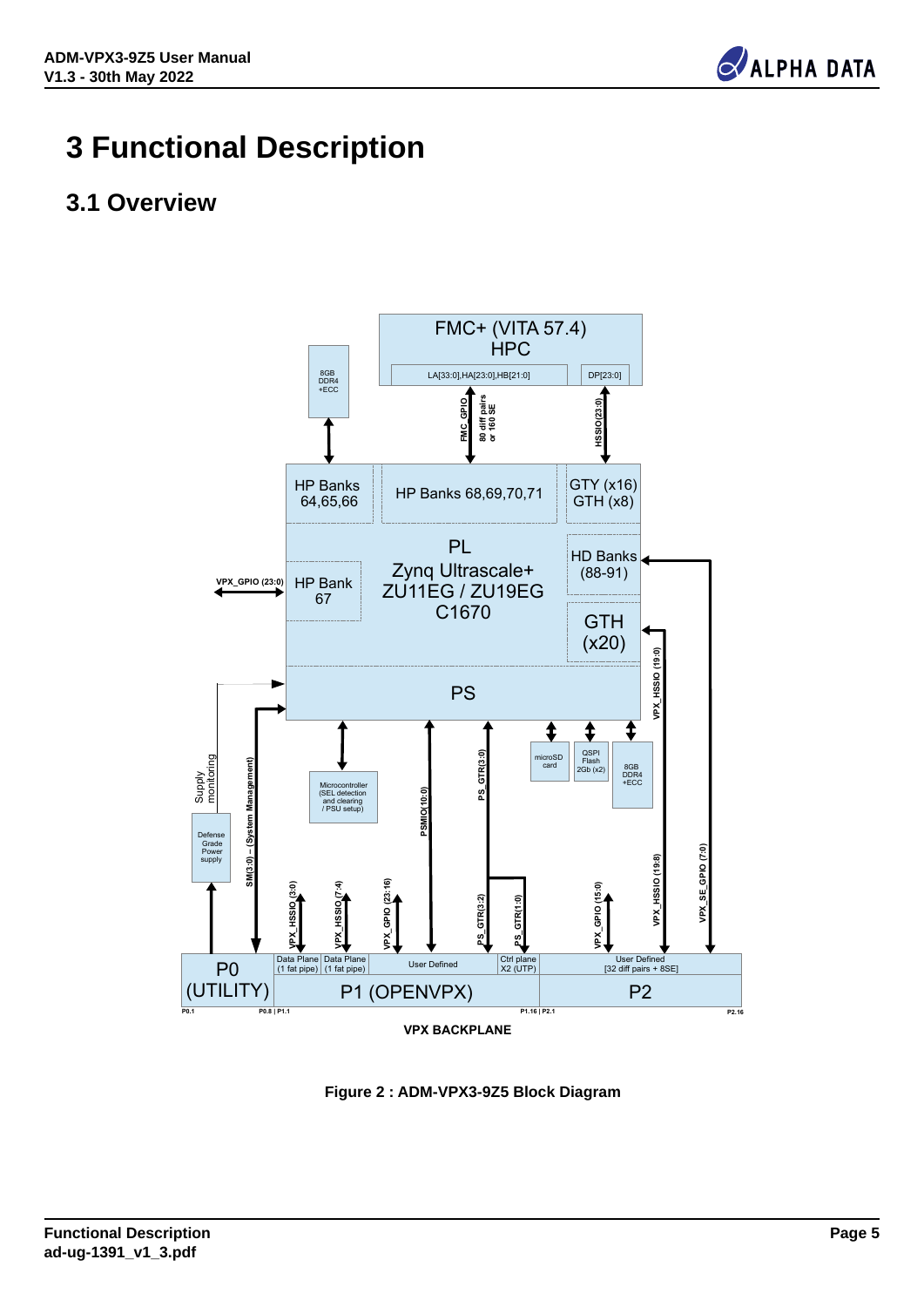<span id="page-11-0"></span>

#### **3.1.1 Switch Definitions**

There are two sets of eight DIP switches placed on the bottom of the board. Their functions are described below.

#### **Note:**

<span id="page-11-1"></span>All switches are OFF by default. Factory Configuration switch must be in the OFF position for normal operation.

| Switch Ref.       | <b>Function</b>   | ON State                                           | Off State                |
|-------------------|-------------------|----------------------------------------------------|--------------------------|
| SW1-(4:1)         |                   | PS MODE(3:0) PS Boot Mode - see section Boot Modes |                          |
| SW <sub>1-5</sub> | Hardware<br>Reset | Hardware Reset (complete restart)                  | Normal Operation         |
| SW <sub>1-6</sub> |                   | Software Reset Software Reset (warm reset)         | Normal Operation         |
| SW1-7             | PS SE EN          | PS Single Ended enabled                            | PS Single Ended disabled |
| SW <sub>1-8</sub> | P2 SE EN          | P2 Single Ended enabled                            | P2 Single Ended disabled |

**Table 3 : Processor Setup Switch Definitions (SW1)**

<span id="page-11-2"></span>

| Switch Ref. | Function                 | ON State                    | Off State                    |
|-------------|--------------------------|-----------------------------|------------------------------|
| SW2-1       | P1 LVDS EN               | P1 low voltage GPIO Enabled | P1 low voltage GPIO Disabled |
| SW2-2       | CLKA SEL                 | $CLKA = 100MHz$             | $CLKA = 125MHz$              |
| SW2-3       | CLKB SEL                 | $CI$ KB = 161 13MHz         | $CLKB = 156.25MHz$           |
| SW2-4       | <b>User Switch</b>       | PSMIO26=logic low           | PSMIO26=logic high           |
| SW2-5       | <b>VPX JTAG</b>          | Connect JTAG chain to P0    | Isolate JTAG chain from P0   |
| $SW2-6$     | P2 LVDS EN               | P2 low voltage GPIO Enabled | P2 low voltage GPIO Disabled |
| SW2-7       | Factory<br>Configuration |                             | Normal Operation             |
| SW2-8       | LVAUX EN                 | LVAUX mode enabled          | Normal Operation             |

**Table 4 : VPX Control Switch Definitions (SW2)**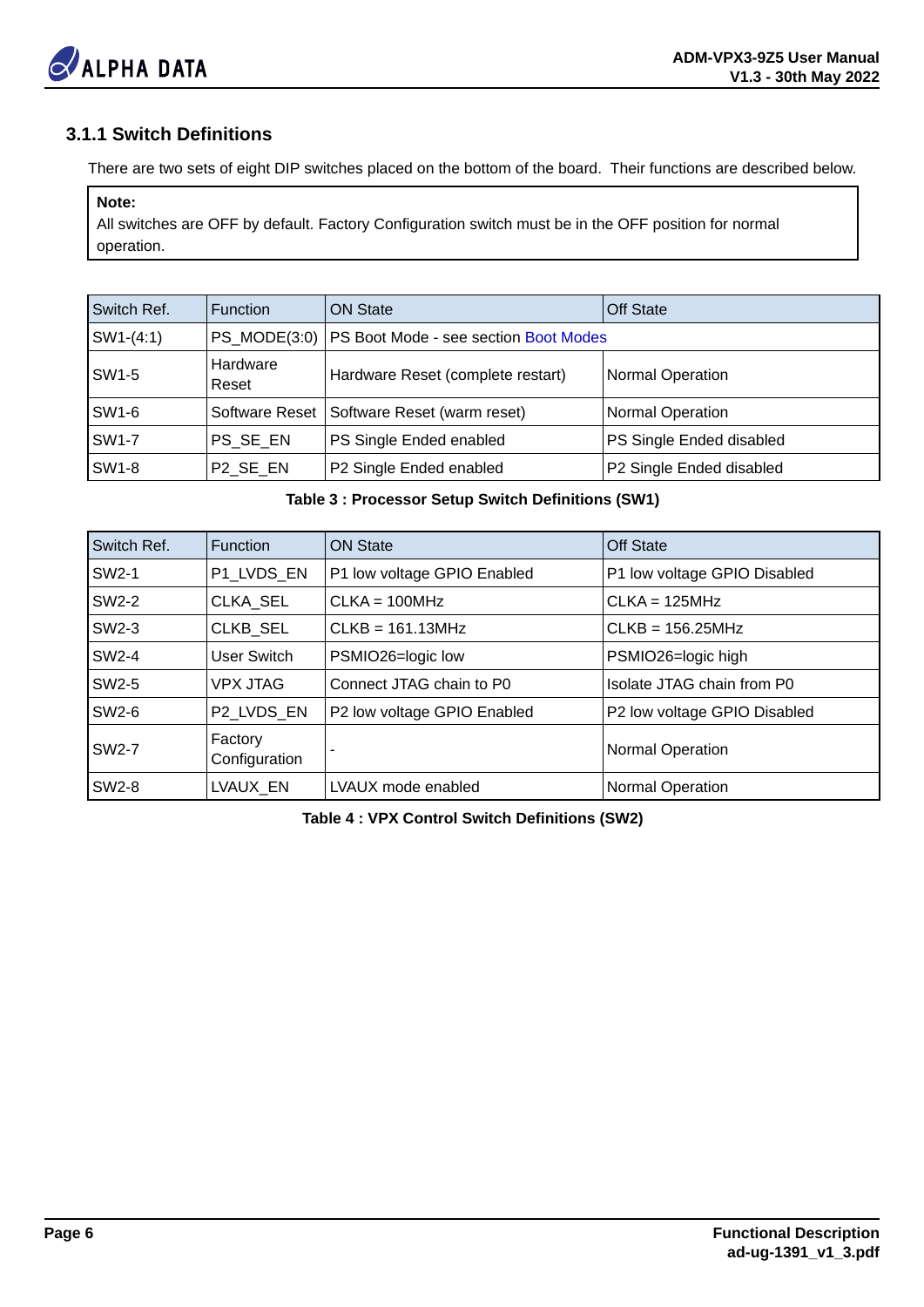

#### <span id="page-12-0"></span>**3.1.2 LED Definitions**

There are seven LEDs to provide a visual indication of the board status.

Their locations are shown in [Figure 3](#page-12-1)

<span id="page-12-1"></span>

**Figure 3 : LED Locations**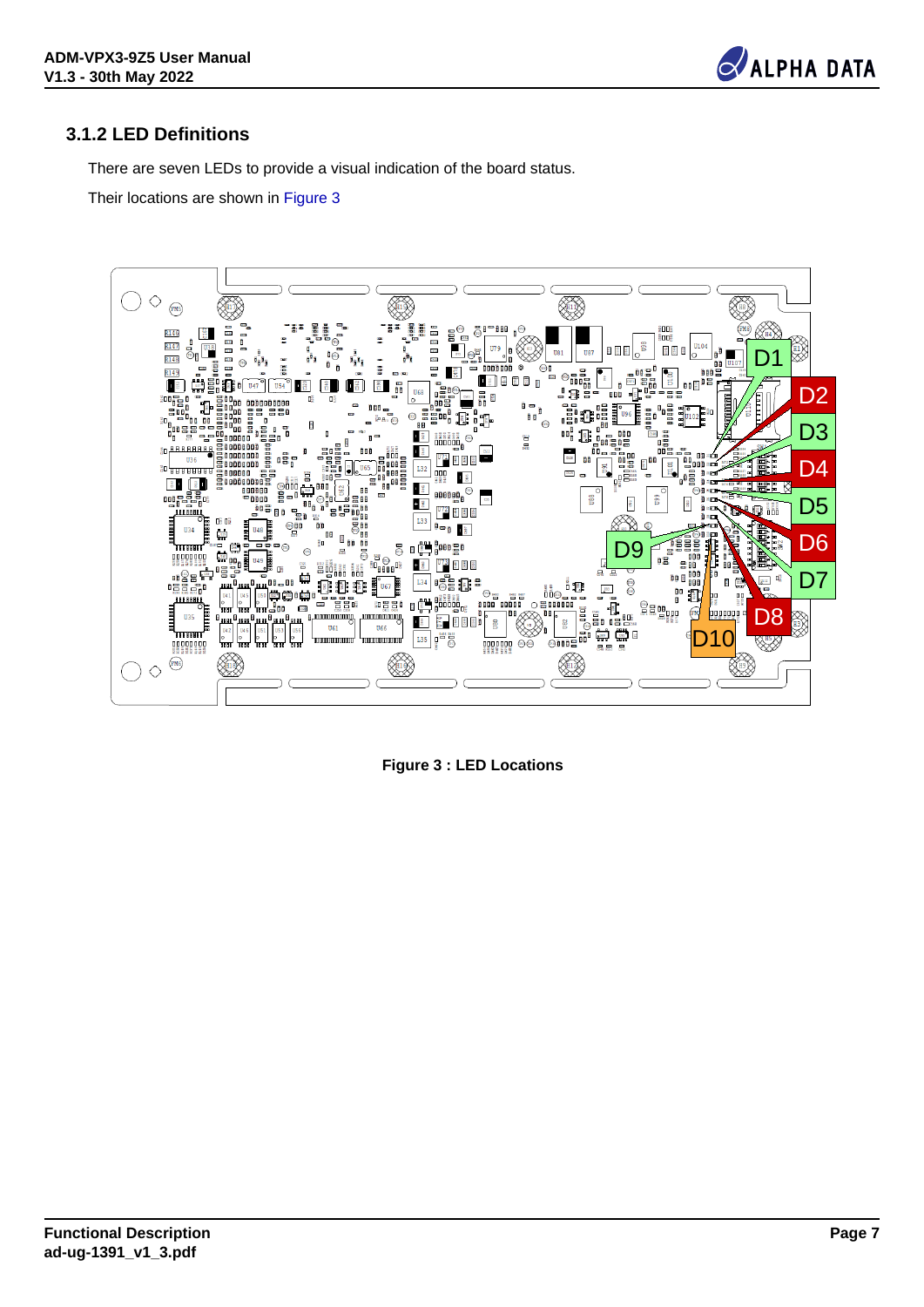<span id="page-13-0"></span>

| Comp. Ref.             | <b>Function</b>                 | ON State                       | Off State                          |
|------------------------|---------------------------------|--------------------------------|------------------------------------|
| D <sub>3</sub> (Green) | System Monitor<br><b>Status</b> | See Table 26                   |                                    |
| D6 (Red)               | System Monitor<br><b>Status</b> | See Table 26                   |                                    |
| D9 (Green)             | FPGA (PL)<br>Done               | PL is configured               | PL is not configured               |
| D10 (Amber)            | VPX JTAG<br><b>STATUS</b>       | JTAG chain Connected to VPX P0 | JTAG chain isolated from VPX P0    |
| D <sub>2</sub> (Red)   | Power Fault                     | Power Supply Fault             | Power Supplies off or within range |
| D8 (Red)               | PS Frron                        | PS Frron                       | Normal Operation                   |
| D7 (Green)             | <b>PS Status</b>                | Normal Operation               | PS is in Reset / Error             |

**Table 5 : Status LED Definitions**

<span id="page-13-1"></span>There also are three user defined LEDs available:

| Comp. Ref.           | <b>FPGA Pin</b> | <b>Rank</b> | Operation          |
|----------------------|-----------------|-------------|--------------------|
| D <sub>4</sub> (Red) | D <sub>9</sub>  | PI Bank 93  | Logic low = LED ON |
| D5 (Green)           | C <sub>9</sub>  | PL Bank 93  | Logic low = LED ON |
| D1 (Green)           | U <sub>28</sub> | PSMIO 46    | Logic low = LED ON |

**Table 6 : User Defined LEDs**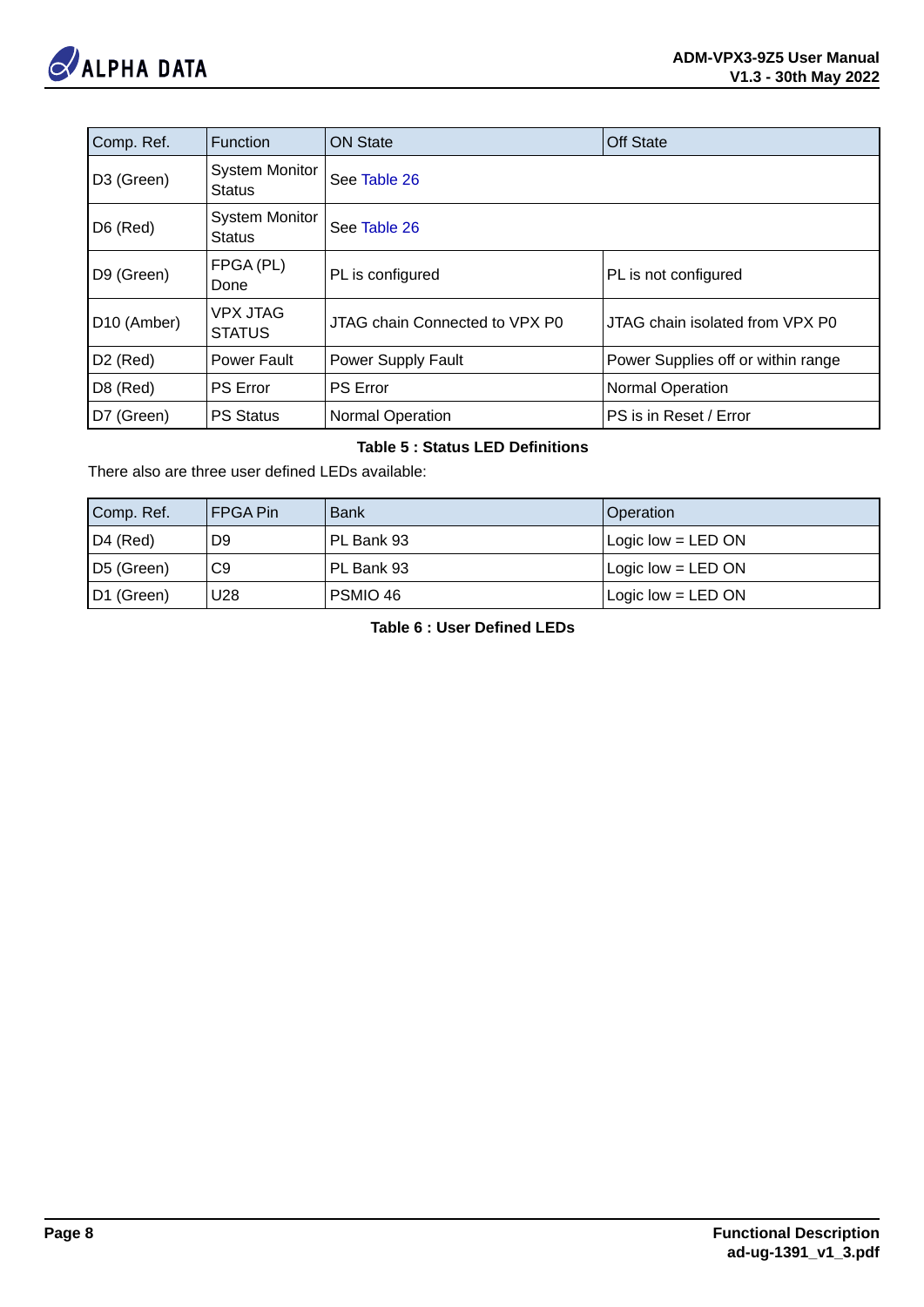

### <span id="page-14-1"></span><span id="page-14-0"></span>**3.2 VPX P0 Interface**

#### **3.2.1 SYSRESET#**

#### **When the 9Z5 is NOT acting as the system controller:**

- SYSRESET# is an active low input from the system controller
- SYSRESET# is connected to the FPGA PL side PERSTN0 PCIe reset pin on Bank 65 (Pin AM25)
- SYSRESET# is connected to the FPGA PS side PS\_POR\_B hard reset pin on Bank 503 (Pin W27)

## **When the 9Z5 is acting as the system controller:**

- SYSRESET# is an active low output to the rest of the system
- SYSRESET# is driven from PSMIO 56 (Pin AA30)

#### <span id="page-14-3"></span><span id="page-14-2"></span>**3.2.2 AUXCLK**

Auxiliary Clock. In OpenVPX this clock line can be used for 1PPS synchronization signaling and is an INPUT to the FPGA at Bank93 pin G8 (LVCMOS33) .

#### **3.2.3 REFCLK**

Reference Clock. This clock is an input to the onboard clock distribution and generation system. In OpenVPX this 50MHz clock can be used to align all system clocks.

When the 9Z5 is NOT acting as a system controller this clock is an INPUT to the FPGA at Bank93 pin F8 (LVCMOS33)

<span id="page-14-4"></span>When the 9Z5 IS acting as a system controller this clock is an OUTPUT from the FPGA at Bank93 pin G7 (LVCMOS33)

### <span id="page-14-5"></span>**3.3 VPX P1 GPIO**

#### **3.3.1 Differential / Low Voltage GPIO**

In normal operating mode these differential GPIO on P1 are compatible with 1.8V signaling such as LVDS and 1.8V single ended signals.

In LVAUX operating mode the GPIO on P1 are compatible with 1.2V signaling such as LVDS\_12 and 1.2V single ended signals.

These signals are routed differentially to/from FPGA Bank 67 and are enabled / disabled via switch SW2-1.

The FPGA can NOT accept signal levels above 1.8V (normal operation) or above 1.2V (LVAUX mode) on these signals, **otherwise damage to the FPGA device may occur**.

<span id="page-14-6"></span>**STOP** Care must be taken to ensure that the acceptable signal limits will not be exceeded prior to enabling these GPIO lines.

#### **3.3.2 Single Ended PSMIO GPIO**

The Single Ended GPIO on P1 are compatible with 3.3V single ended signals and are routed from PSMIO on Bank 501.

The FPGA is protected from inappropriate signal levels by a low resistance quick switch and can accept up to 3.3V on an input.

These signals are are enabled / disabled via switch SW1-7.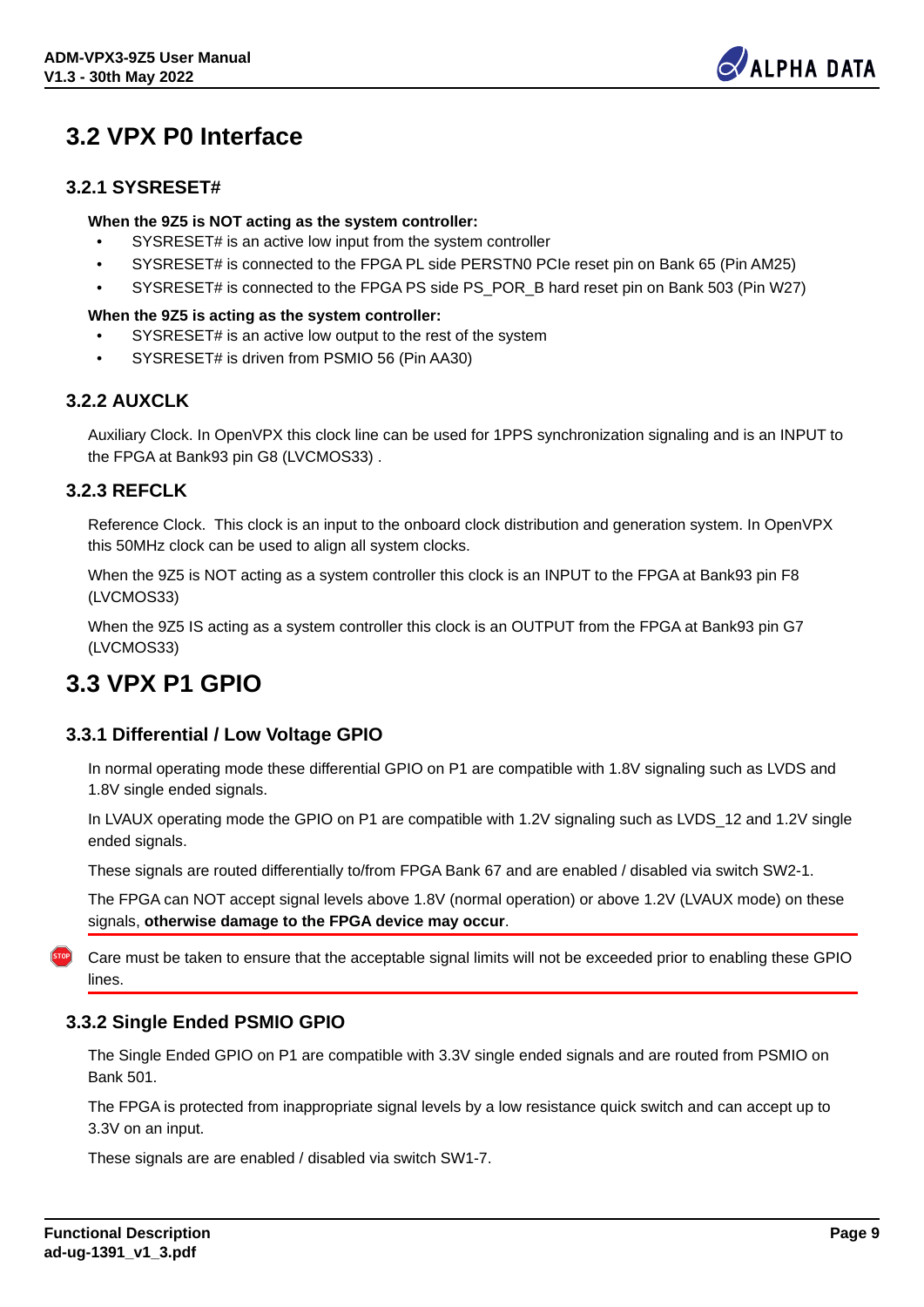<span id="page-15-0"></span>

## <span id="page-15-1"></span>**3.4 VPX P2 GPIO**

#### **3.4.1 Differential / Low Voltage GPIO**

In normal operating mode the differential GPIO on P2 are compatible with 1.8V signaling such as LVDS and 1.8V single ended signals.

In LVAUX operating mode the GPIO on P2 are compatible with 1.2V signaling such as LVDS\_12 and 1.2V single ended signals.

These signals are routed differentially to/from FPGA Bank 67 and are enabled / disabled via switch SW2-6.

The FPGA can NOT accept signal levels above 1.8V (normal operation) or above 1.2V (LVAUX mode) on these signals, **otherwise damage to the FPGA device may occur**.

<span id="page-15-2"></span>**STOP** Care must be taken to ensure that the acceptable signal limits will not be exceeded prior to enabling these GPIO lines.

#### **3.4.2 Single Ended GPIO**

The Single Ended GPIO on P2 are routed to/from FPGA bank 94 and are compatible with 3.3V single ended signals.

The FPGA is protected from inappropriate signal levels by a low resistance quick switch and can accept up to 3.3V on an input.

These signals are are enabled / disabled via switch SW1-8.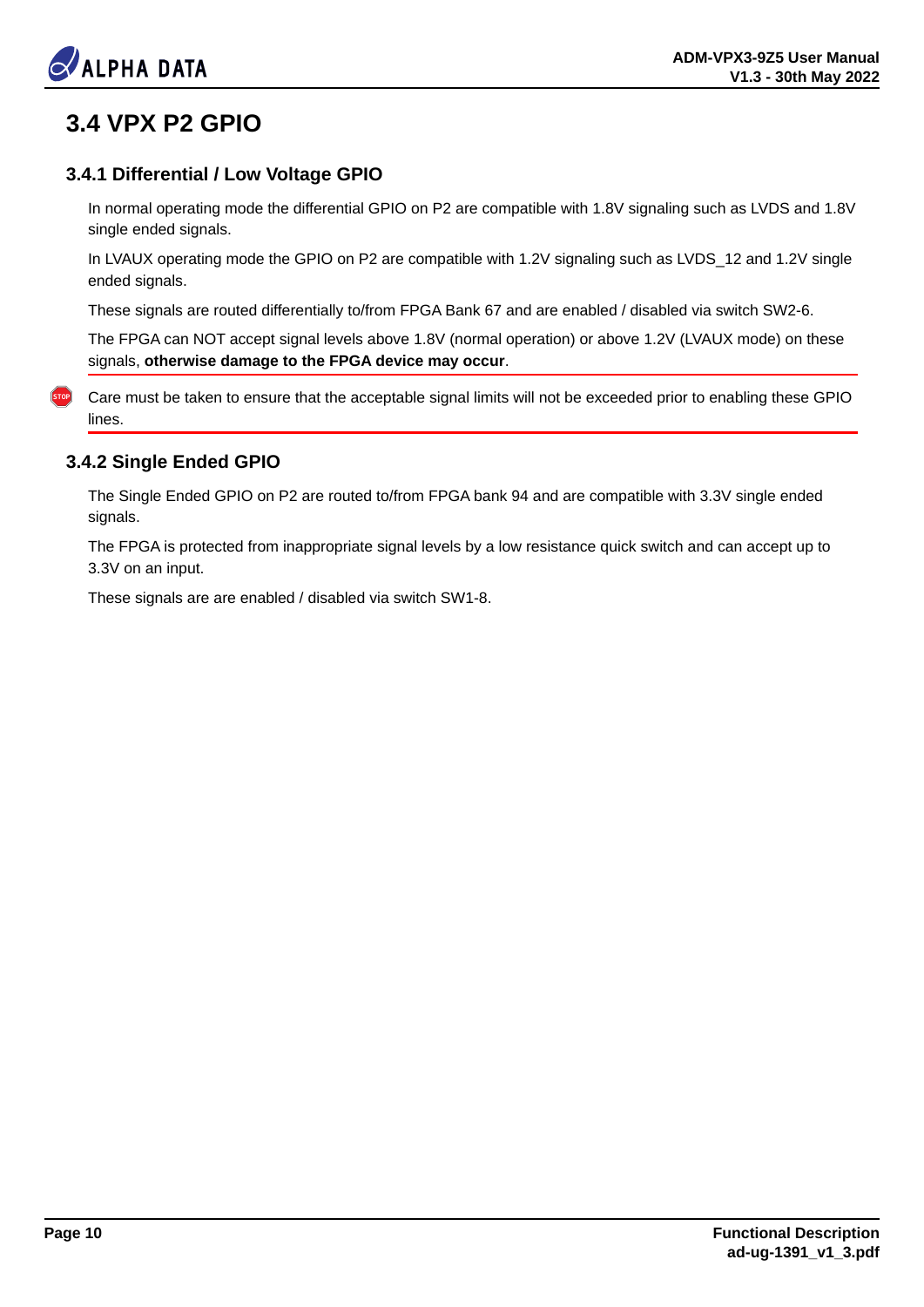

## <span id="page-16-1"></span><span id="page-16-0"></span>**3.5 JTAG Interface**

#### **3.5.1 On-board Interface**

A JTAG boundary scan chain is connected to header J1. This allows the connection of the Xilinx JTAG cable via adapter board AD-JTAG-ADPT2.

Adapter board AD-JTAG-ADPT2 should be inserted into header J1 through the rear of the board, header J1 is keyed to ensure correct orientation.

The scan chain is shown in [Figure JTAG Boundary Scan Chain:](#page-16-4)

<span id="page-16-4"></span>

#### **Figure 4 : JTAG Boundary Scan Chain**

<span id="page-16-2"></span>If the boundary scan chain is connected to the interface at the VPX backplane (SW2-5 is ON), header J1 should not be used.

#### <span id="page-16-3"></span>**3.5.2 VPX Interface**

The JTAG interface on the VPX backplane is normally unused. When SW2-5 is OFF (default), all JTAG signals to P0 are left floating.

The JTAG interface can be connected to the VPX Backplane (through level-translators) by switching SW2-5 ON.

#### **3.5.3 JTAG Voltages**

The on-board JTAG scan chain uses 3.3V. The Vcc supply provided on J1 to the JTAG cable is +3.3V and is protected by a poly fuse rated at 350mA.

The JTAG signals at the VPX interface use 3.3V signal levels and are connected through buffers to the on-board scan chain.

The JTAG signals at the FMC interface also use 3.3V signal levels and are connected through buffers to FMC boards scan chain.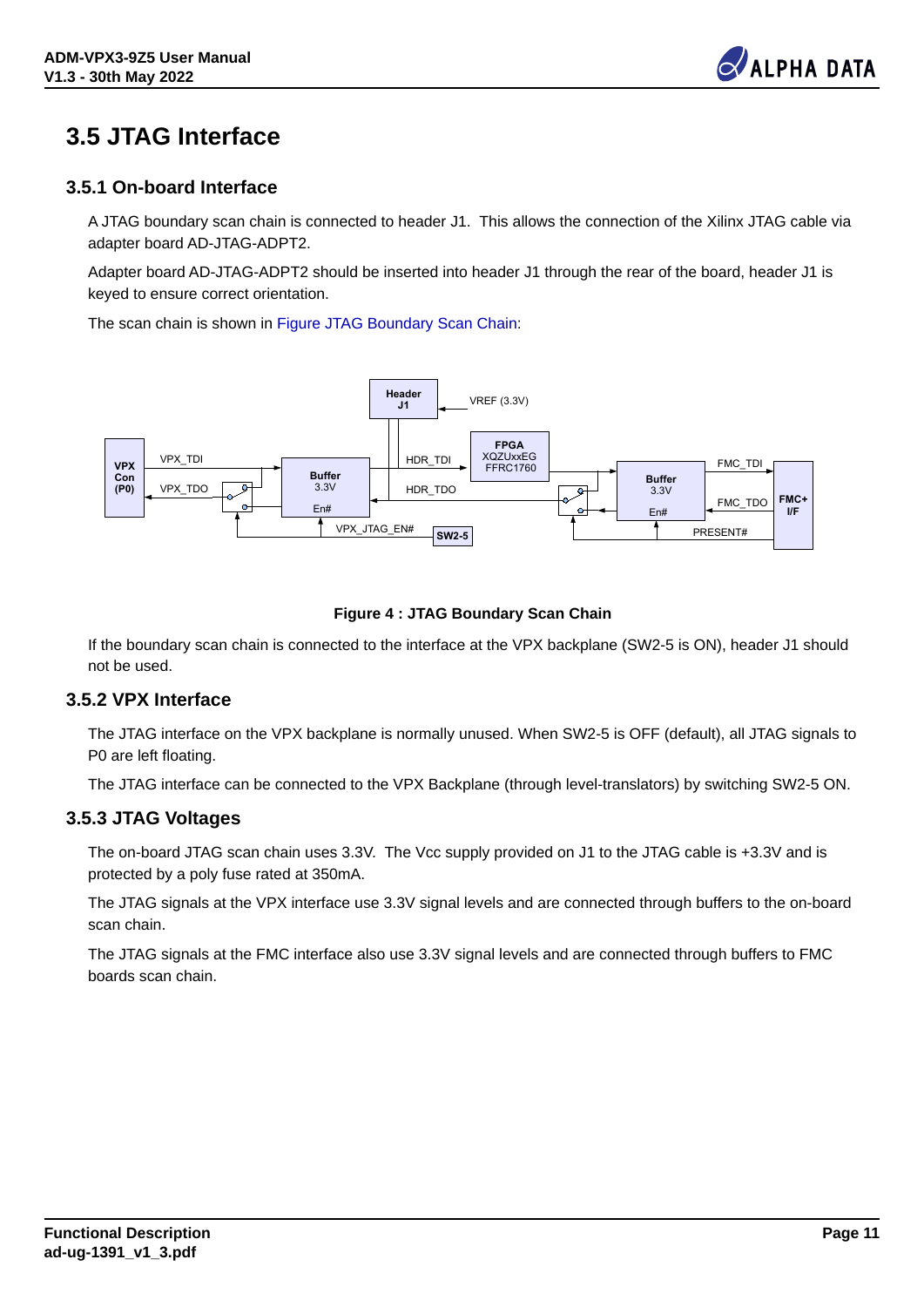<span id="page-17-0"></span>

## **3.6 Clocks**

The **ADM-VPX3-9Z5** board provides a wide variety of clocking options. In addition to the clocks routed from the FMC+ connector, the board has 4 selectable fixed frequency clock sources. These clocks can be combined with the FPGA's internal PLLs to suit a wide variety of communication protocols.

<span id="page-17-1"></span>A complete overview of the clock routing on the **ADM-VPX3-9Z5** is given in [Clocks](#page-17-1). A description of each clock follows.



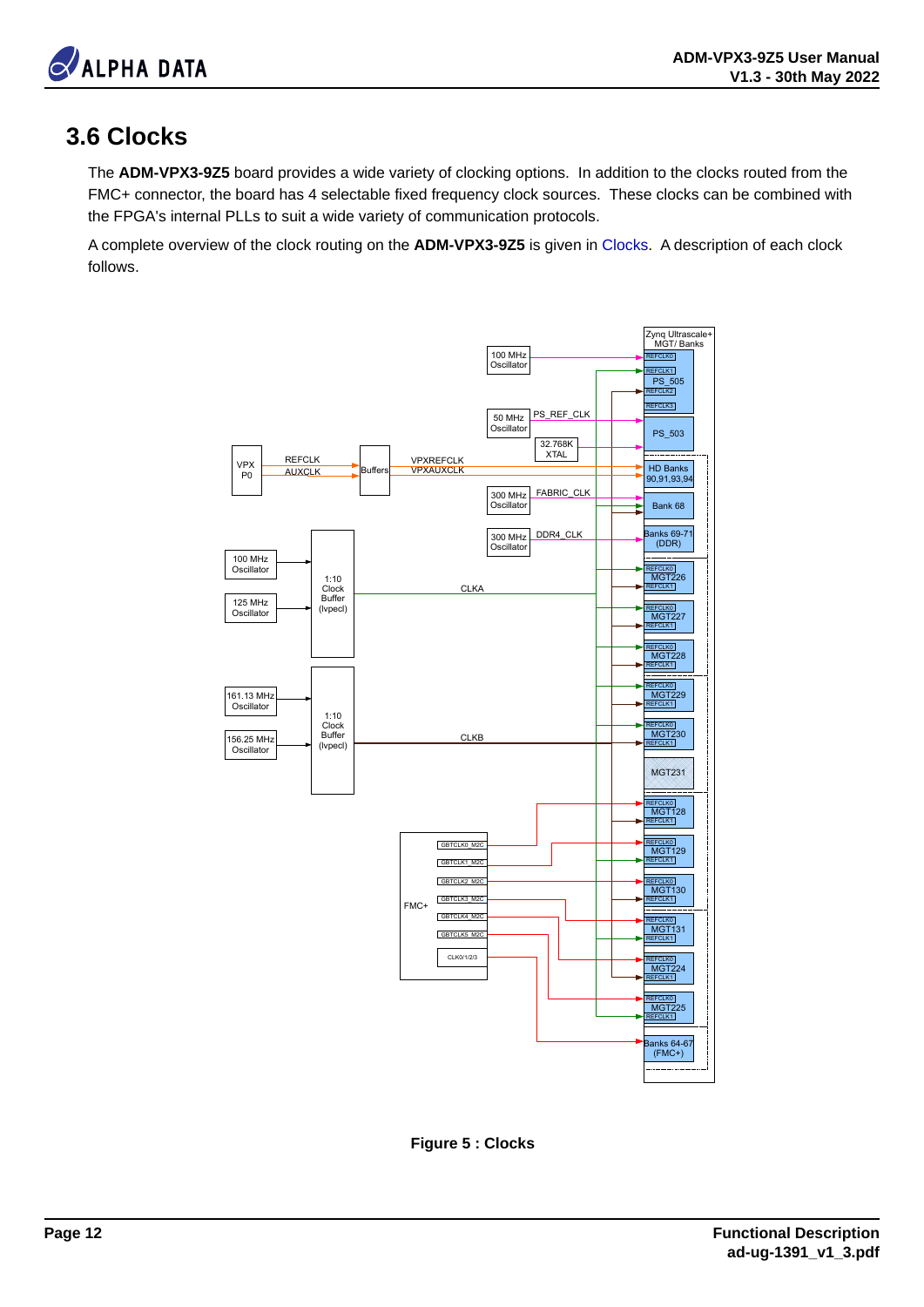

#### <span id="page-18-4"></span><span id="page-18-0"></span>**3.6.1 IO Delay Reference Clock (FABRIC\_CLK)**

The fixed reference clock FABRIC\_CLK is a differential LVDS signal.

FABRIC\_CLK is used as the reference clock for the IO delay control block (IDELAYCTRL).

| Signal            | Frequency | Target FPGA Input | <b>IO</b> Standard | I"P" pin         | "N" pin          |
|-------------------|-----------|-------------------|--------------------|------------------|------------------|
| <b>FABRIC CLK</b> | 300 MHz   | IO BANK 67        | LVDS               | AT <sub>13</sub> | AT <sub>12</sub> |

#### **Table 7 : FABRIC\_CLK Connections**

#### <span id="page-18-5"></span><span id="page-18-1"></span>**3.6.2 IO Delay Reference Clock (MEM\_CLK)**

The fixed reference clock MEM\_CLK is a differential LVDS signal.

MEM\_CLK is used as the reference clock for the PL DDR memory logic.

| Signal  | Frequency | Target FPGA Input | <b>IO</b> Standard | "P" pin | "N" pin          |
|---------|-----------|-------------------|--------------------|---------|------------------|
| MEM CLK | 300 MHz   | IO BANK 67        | LVDS               | AT11    | AT <sub>10</sub> |

#### **Table 8 : MEM\_CLK Connections**

#### <span id="page-18-6"></span><span id="page-18-2"></span>**3.6.3 Fixed 100MHz Reference clock REFCLK100M**

A fixed 100MHz reference clock is available on the board.

| Signal     | Frequency | Target FPGA Input       | <b>IC</b><br>Standard | "P" pin |
|------------|-----------|-------------------------|-----------------------|---------|
| REFCLK100M | 100 MHz   | PS 505 MGTREFCLK 0 LVDS |                       | AG37    |

**Table 9 : REFCLK100M Connections**

#### <span id="page-18-7"></span><span id="page-18-3"></span>**3.6.4 Selectable Clocks (CLKA and CLKB)**

There are two selectable clock sources that are forwarded throughout the FPGA. CLKA can be set to either 100MHz or 125MHz. CLKB can be set to either 161.13MHz or 156.25MHz.

| Signal  | <b>Target FPGA Input</b> | IO Standard    | "P" pin          | "N" pin          |
|---------|--------------------------|----------------|------------------|------------------|
| CLKA[0] | PS 505 MGTREFCLK 1       | <b>IVPECI</b>  | AE37             | AE38             |
| CLKA[1] | Rank 67                  | LVDS           | AP10             | AR10             |
| CLKA[2] | MGTREFCLK 224            | <b>I VPECI</b> | AK12             | AK11             |
| CLKA[3] | MGTREFCLK 225            | LVPECL         | AH12             | AH11             |
| CLKA[4] | MGTREFCLK 226            | <b>I VPECI</b> | AF12             | AF11             |
| CLKA[5] | MGTREFCLK 227            | <b>IVPECI</b>  | AD <sub>12</sub> | AD <sub>11</sub> |
| CLKA[6] | MGTREFCLK 228            | <b>I VPECI</b> | AB12             | AB11             |
| CLKA[7] | MGTREFCLK 129            | <b>I VPECI</b> | 1132             | U33              |
| CLKA[8] | MGTREFCLK 131            | <b>IVPECI</b>  | J32              | <b>J33</b>       |
| CLKA[9] | MGTREFCLK 230            | <b>I VPECI</b> | U10              | U9               |

#### **Table 10 : CLKA Connections**

<span id="page-18-8"></span>Note: CLKA[9:0] are all buffered copies of the same clock signal.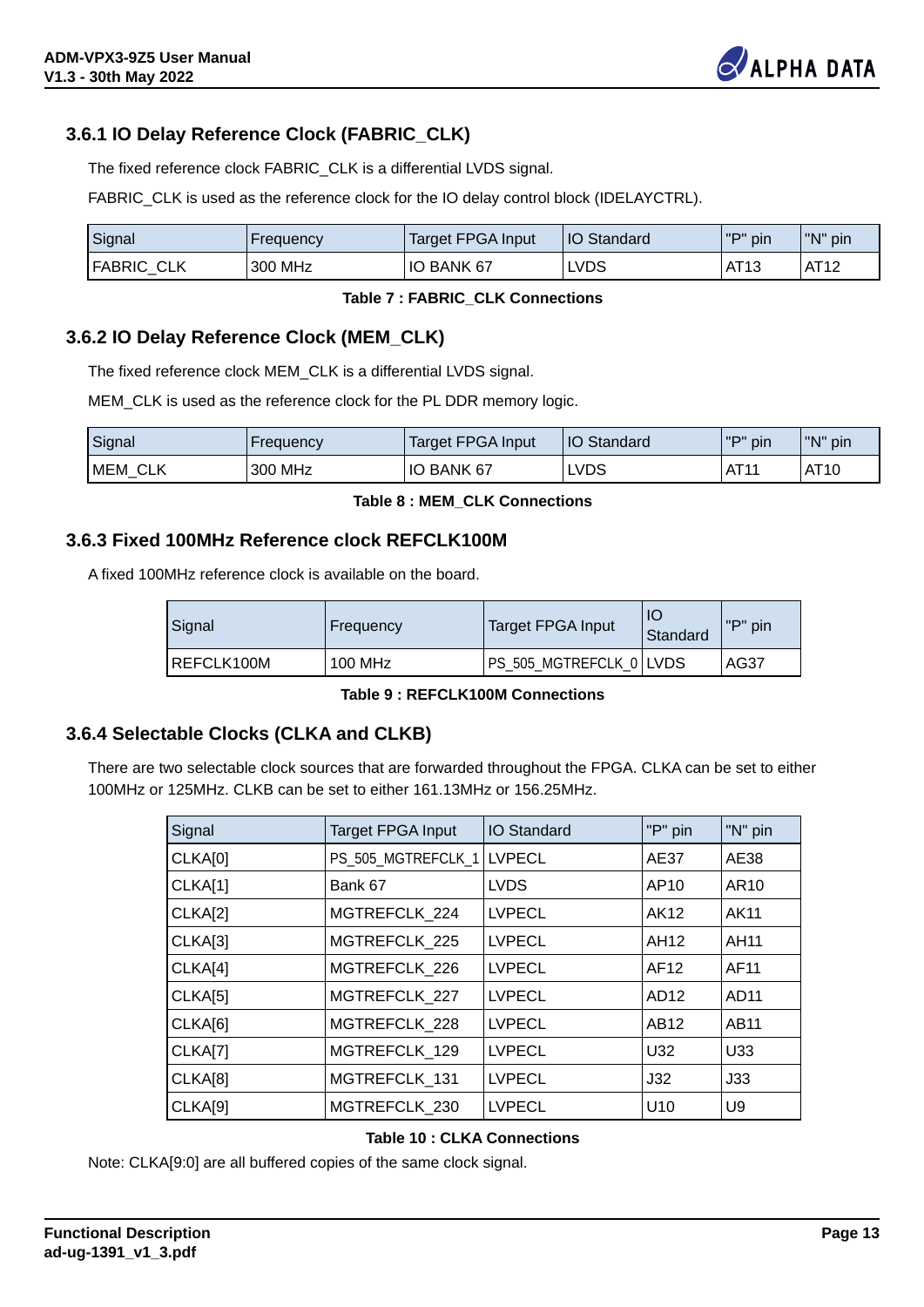| Signal  | <b>Target FPGA Input</b>  | <b>IO</b> Standard | "P" pin | "N" pin    |
|---------|---------------------------|--------------------|---------|------------|
| CLKB[0] | PS 505 MGTREFCLK 2 LVPECL |                    | AC37    | AC38       |
| CLKB[1] | Rank 67                   | <b>IVDS</b>        | AR13    | AR12       |
| CLKB[2] | MGTREFCLK 224             | <b>LVPECL</b>      | AJ10    | AJ9        |
| CLKB[3] | MGTREFCLK 225             | LVPECL             | AG10    | AG9        |
| CLKB[4] | MGTREFCLK 226             | <b>I VPECI</b>     | AE10    | AE9        |
| CLKB[5] | MGTREFCLK 227             | <b>IVPECI</b>      | AC10    | AC9        |
| CLKB[6] | MGTREFCLK 228             | <b>I VPECI</b>     | AA10    | AA9        |
| CLKB[7] | MGTREFCLK 128             | <b>IVPECI</b>      | AA32    | AA33       |
| CLKB[8] | MGTREFCLK 130             | <b>IVPECI</b>      | N32     | <b>N33</b> |
| CLKB[9] | MGTREFCLK 229             | LVPECL             | W10     | W9         |

#### **Table 11 : CLKB Connections**

<span id="page-19-0"></span>Note: CLKB[9:0] are all buffered copies of the same clock signal.

#### <span id="page-19-3"></span>**3.6.5 Module to Carrier Global Clocks (CLK\_M2C)**

A connected FMC+ board can generate a number of differential Global clocks (as per the FMC standard). They each connect to an global clock input on the FPGA.

| Signal    | Frequency | <b>FPGA</b> Input | <b>IO Standard</b> | "P" pin         | "N" pin         |
|-----------|-----------|-------------------|--------------------|-----------------|-----------------|
| CLK M2C 0 | Variable  | Rank 71           | <b>IVDS</b>        | F23             | F22             |
| CLK M2C 1 | Variable  | Rank 71           | <b>IVDS</b>        | G22             | G21             |
| CLK M2C 2 | Variable  | Bank 70           | <b>IVDS</b>        | H <sub>25</sub> | H <sub>26</sub> |
| CLK M2C 3 | Variable  | Bank 70           | LVDS               | H <sub>24</sub> | G <sub>25</sub> |

**Table 12 : CLK\_M2C Connections**

#### <span id="page-19-4"></span><span id="page-19-1"></span>**3.6.6 Module to Carrier MGTREF Clocks (GBTCLK\_M2C)**

A connected FMC board can generate a number of differential MGT Reference clocks (as per the FMC standard) . They each connect to an MGTREFCLK input on the FPGA.

| Signal       | Frequency | <b>FPGA</b> Input | IO Standard | "P" pin         | "N" pin         |
|--------------|-----------|-------------------|-------------|-----------------|-----------------|
| GBTCLK 0 M2C | Variable  | MGTREFCLK 128     | <b>IVDS</b> | AB34            | AB35            |
| GBTCLK 1 M2C | Variable  | MGTREFCLK 129     | <b>IVDS</b> | W32             | W33             |
| GBTCLK 2 M2C | Variable  | MGTREFCLK 130     | <b>IVDS</b> | R32             | R33             |
| GBTCLK 3 M2C | Variable  | MGTREFCLK 131     | <b>IVDS</b> | L32             | L33             |
| GBTCLK 4 M2C | Variable  | MGTREFCLK 229     | <b>IVDS</b> | Y12             | Y <sub>11</sub> |
| GBTCLK 5 M2C | Variable  | MGTREFCLK 230     | <b>IVDS</b> | V <sub>12</sub> | V <sub>11</sub> |

#### **Table 13 : GCLK\_M2C Connections**

#### <span id="page-19-5"></span><span id="page-19-2"></span>**3.6.7 PS\_REFCLK**

The PS reference clock is an independent 50.0MHz reference clock. This is the master clock of the PS side of the MPSoC.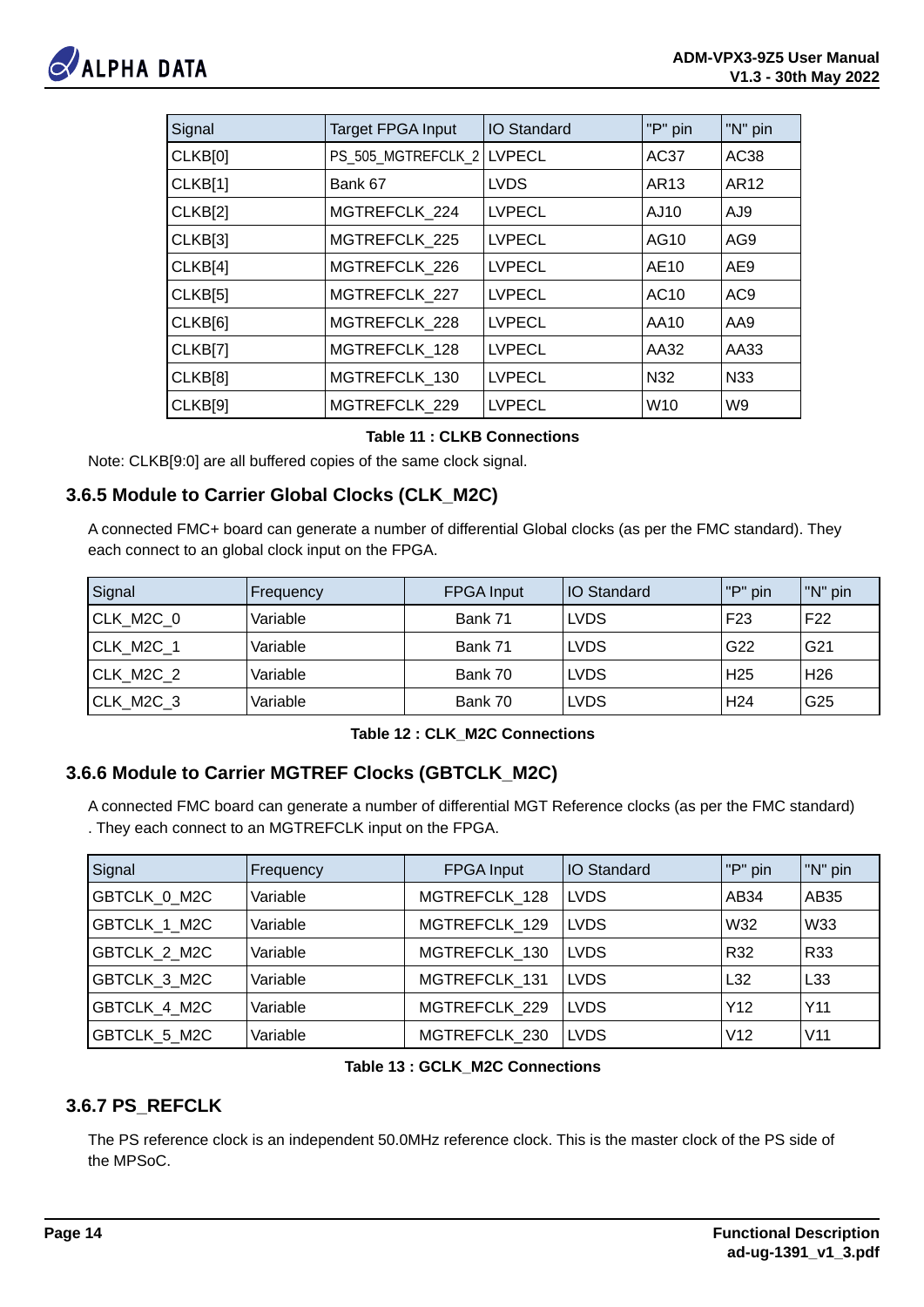

| Signal           | Frequency | <b>FPGA</b> Input                  | <b>IO</b> Standard | i pin        |
|------------------|-----------|------------------------------------|--------------------|--------------|
| <b>PS REFCLK</b> | 50MHz     | PS_REF_CLK (Bank  LVCMOS33<br>503) |                    | <b>IAC27</b> |

**Table 14 : PS\_REFCLK Connection**

### <span id="page-20-8"></span><span id="page-20-0"></span>**3.7 Resets**

The Zynq PS can be reset via two switches, SW1-5 and SW1-6.

| Switch            | <b>Reset Type</b>                | <b>Fffect</b>                                                                                 |
|-------------------|----------------------------------|-----------------------------------------------------------------------------------------------|
| SW <sub>1-5</sub> | Power on Reset<br>(PS POR B pin) | Clears all logic. Mode pins sampled (i.e. reconfigures hardware). Reboots<br>MPSoC.           |
| SW <sub>1-6</sub> | Soft Reset<br>(PS_SRST_B pin)    | Same as Power on Reset - but does not sample Mode pins (hardware<br>configuration unchanged). |

**Table 15 : Reset Switches**

## <span id="page-20-2"></span><span id="page-20-1"></span>**3.8 Zynq PS Block**

#### <span id="page-20-9"></span>**3.8.1 Boot Modes**

| PS MODE3<br>$(SW1-4)$ | PS MODE2<br>$(SW1-3)$ | PS MODE1<br>$(SW1-2)$ | <b>PS MODE0</b><br>$(SW1-1)$ | <b>Boot Mode</b>             |
|-----------------------|-----------------------|-----------------------|------------------------------|------------------------------|
| lon                   | ON                    | ON                    | ON                           | <b>JTAG</b>                  |
| <b>ON</b>             | ON                    | ON                    | OFF                          | Quad SPI (24 bit addressing) |
| ION                   | ON                    | OFF                   | ON                           | Quad SPI (32 bit addressing) |
| ON                    | ON                    | OFF                   | OFF                          | SD Flash - SD 2.0            |

**Table 16 : Boot Mode Selection**

<span id="page-20-3"></span>Note: all other possible switch settings are reserved / invalid.

#### <span id="page-20-4"></span>**3.8.2 PS Memory Interfaces**

The memory devices attached to the PS side of the MPSoC are outlined below.

#### <span id="page-20-5"></span>**3.8.2.1 Quad SPI Flash Memory**

The ADM-VPX3-9Z5 has two Quad SPI Flash devices, up to 512Mb each. They can be interfaced seperately in x1,x2,x4 modes or together in x8 mode.

#### <span id="page-20-6"></span>**3.8.2.2 MicroSD Card**

The ADM-VPX3-9Z5 can interface to a MicroSD card (SD 2.0 standard at 3.3V).

The uSD card should be fitted in socket U110.

#### <span id="page-20-7"></span>**3.8.2.3 PS DDR4 Memory**

The PS side of the MPSoC is connected to 1 bank of DDR4-2400 SDRAM, 1GB x72, 8GB total + ECC

#### **3.8.3 PS MIO**

11 PS MIO pins are available on VPX connector P1, which can be used to connect internal PS peripherals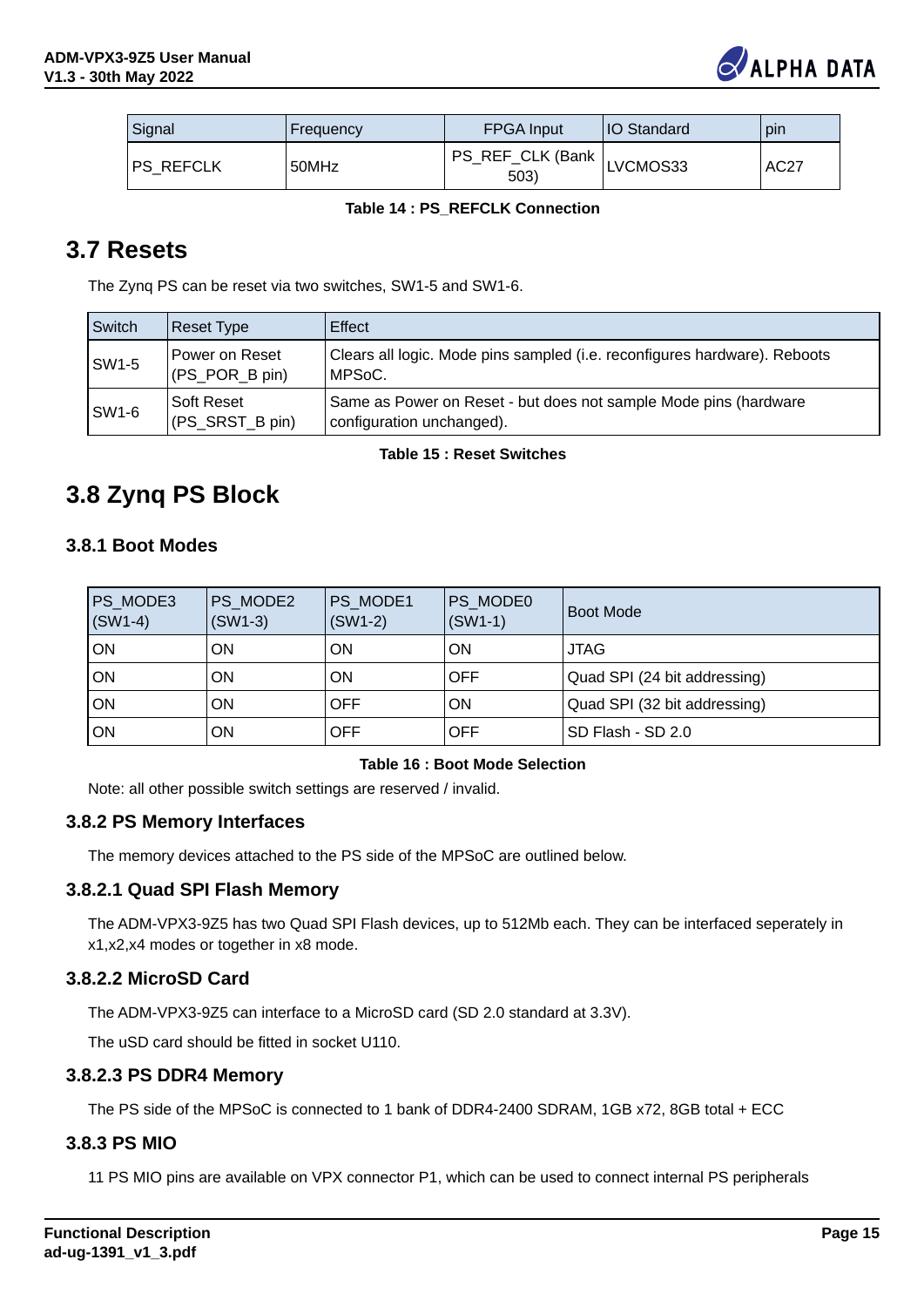<span id="page-21-4"></span>

through to an RTM module.

| Group             | <b>FPGA</b><br>Bank | Name        | Function        |
|-------------------|---------------------|-------------|-----------------|
| GPIO <sub>3</sub> | PS501               | PSMIO(10:0) | 11 single-ended |

#### **Table 17 : VPX PS MIO Groups**

#### <span id="page-21-5"></span><span id="page-21-0"></span>**3.8.4 PS MGT Links**

There are a total of 4 Multi-Gigabit Transceiver (MGT) links connected to the PS side of the FPGA:

| Links                  | <b>Banks</b> | <b>Width</b> |       | Max Rate Connection                                            |
|------------------------|--------------|--------------|-------|----------------------------------------------------------------|
| <b>PS GTR</b><br>(1:0) | 505          |              | 6Gbps | GTR links to VPX P1 Connector Ctrl planes (2 ultra thin pipes) |
| <b>PS GTR</b><br>(3:2) | 505          |              | 6Gbps | GTR links to VPX P1 Connector user defined area                |

#### **Table 18 : PS MGT Links**

## <span id="page-21-2"></span><span id="page-21-1"></span>**3.9 Zynq PL Block**

#### <span id="page-21-6"></span>**3.9.1 I/O Bank Voltages**

The FPGA IO is arranged in banks, each with their own supply pins. The bank numbers, their voltage and function are shown in [PL FPGA IO Banks.](#page-21-6)

| IO Banks   | Voltage      | Purpose                  |
|------------|--------------|--------------------------|
| 68.70.71   | FMC VADJ     | FMC+ GPIO - LA and HA    |
| 69         | FMC VIO B    | FMC+ GPIO - HB           |
| 48         | 1.8V or 1.2V | VPX P2 Differential GPIO |
| 64, 65, 66 | 12V          | PI DDR4 Banks            |
| 94         | 3.3V         | VPX P2 Single Ended GPIO |
| 93         | 3.3V         | Setup and Control        |
| 90.91      | 3.3V         | Unused                   |

#### **Table 19 : PL FPGA IO Banks**

#### <span id="page-21-7"></span><span id="page-21-3"></span>**3.9.2 PL MGT Links**

There are a total of 48 Multi-Gigabit Transceiver (MGT) links connected to the FPGA, 4 of which are unused. These are connected as follows:

| Links          | Banks                 | Width |        | Max Rate Connection                        |  |  |
|----------------|-----------------------|-------|--------|--------------------------------------------|--|--|
| HSSIO(15:0)    | 128, 129.<br>130, 131 | 16    | 28Gbps | GTY links to FMC+ Socket (J3)              |  |  |
| HSSIO(23:16)   | 229, 230              | 18    | 16Gbps | GTH links to FMC+ Socket (J3)              |  |  |
| VPX HSSIO(7:0) | 224.225               | 18    | 16Gbps | VPX P1 Connector Data Planes (2 fat pipes) |  |  |

**Table 20 : PL MGT Links (continued on next page)**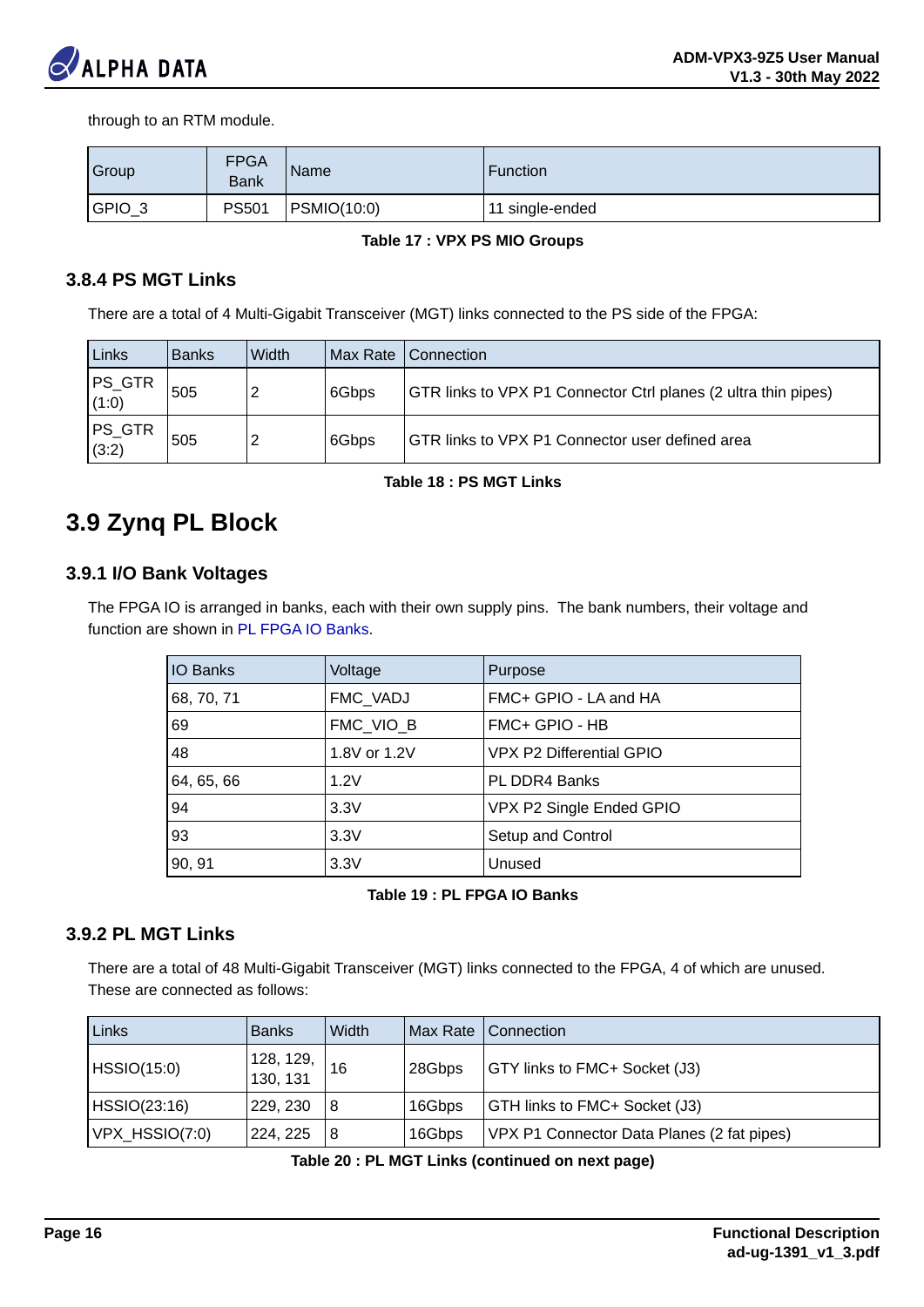

| Links                  | Banks    | <b>Width</b> |        | Max Rate Connection                 |
|------------------------|----------|--------------|--------|-------------------------------------|
| <b>VPX HSSIO(19:8)</b> | 224, 225 | 112          | 16Ghns | IVPX P2 Connector User Defined Area |
| UNUSED(3:0)            | 231      |              |        | unused - not routed out             |

#### **Table 20 : PL MGT Links**

#### <span id="page-22-3"></span><span id="page-22-0"></span>**3.9.3 FMC+ GPIO Interface**

The FMC+ Connector (J3) has GPIO connections arranged as follows:

| Group           | <b>FPGA</b><br><b>Bank</b> | Name              | Function                                         |  |  |
|-----------------|----------------------------|-------------------|--------------------------------------------------|--|--|
| ILA 0           | 71                         | LA(16:2)          | 14 diff. Pairs / 28 single-ended                 |  |  |
|                 |                            | LA_CC (1:0)       | 2x Regional Clocks / GPIO pairs / 4 single-ended |  |  |
| LA <sub>1</sub> | 70                         | LA(33:19)         | 15 diff. Pairs / 30 single-ended                 |  |  |
|                 |                            | LA_CC (18:17)     | 2x Regional Clocks / GPIO pairs / 4 single-ended |  |  |
|                 |                            | HA(16:2)          | 15 diff. Pairs / 30 single-ended                 |  |  |
|                 | 68                         | HA_CC (1:0)       | 2x Regional Clocks / GPIO pairs / 4 single-ended |  |  |
| HA_0            |                            | HA(23:18)         | 6 diff. Pairs / 12 single-ended                  |  |  |
|                 |                            | HA_CC (17)        | Regional Clock / GPIO pair / 2 single-ended      |  |  |
|                 |                            | HB(5:1)           | 5 diff. Pairs / 10 single-ended                  |  |  |
|                 |                            | HB(16:7)          | 10 diff. Pairs / 20 single-ended                 |  |  |
| HB <sub>0</sub> | 69                         | HB(21:18)         | 4 diff. Pairs / 8 single-ended                   |  |  |
|                 |                            | <b>HB CC (0)</b>  | Regional Clock / GPIO pair / 2 single-ended      |  |  |
|                 |                            | <b>HB_CC</b> (6)  | Regional Clock / GPIO pair / 2 single-ended      |  |  |
|                 |                            | <b>HB_CC</b> (17) | Regional Clock / GPIO pair / 2 single-ended      |  |  |

**Table 21 : FMC+ Groups (J1)**

#### <span id="page-22-4"></span><span id="page-22-1"></span>**3.9.4 VPX P1 GPIO Interface**

The P1 VPX Connector has GPIO connections arranged as follows:

| Group  | <b>FPGA</b><br>Bank | Name            | Function                       |  |  |
|--------|---------------------|-----------------|--------------------------------|--|--|
| GPIO 1 | 67                  | VPX GPIO(23:16) | 4 diff. Pairs / 8 single-ended |  |  |

**Table 22 : VPX P1 GPIO Groups**

#### <span id="page-22-5"></span><span id="page-22-2"></span>**3.9.5 VPX P2 GPIO Interface**

The P2 VPX Connector has GPIO connections arranged as follows: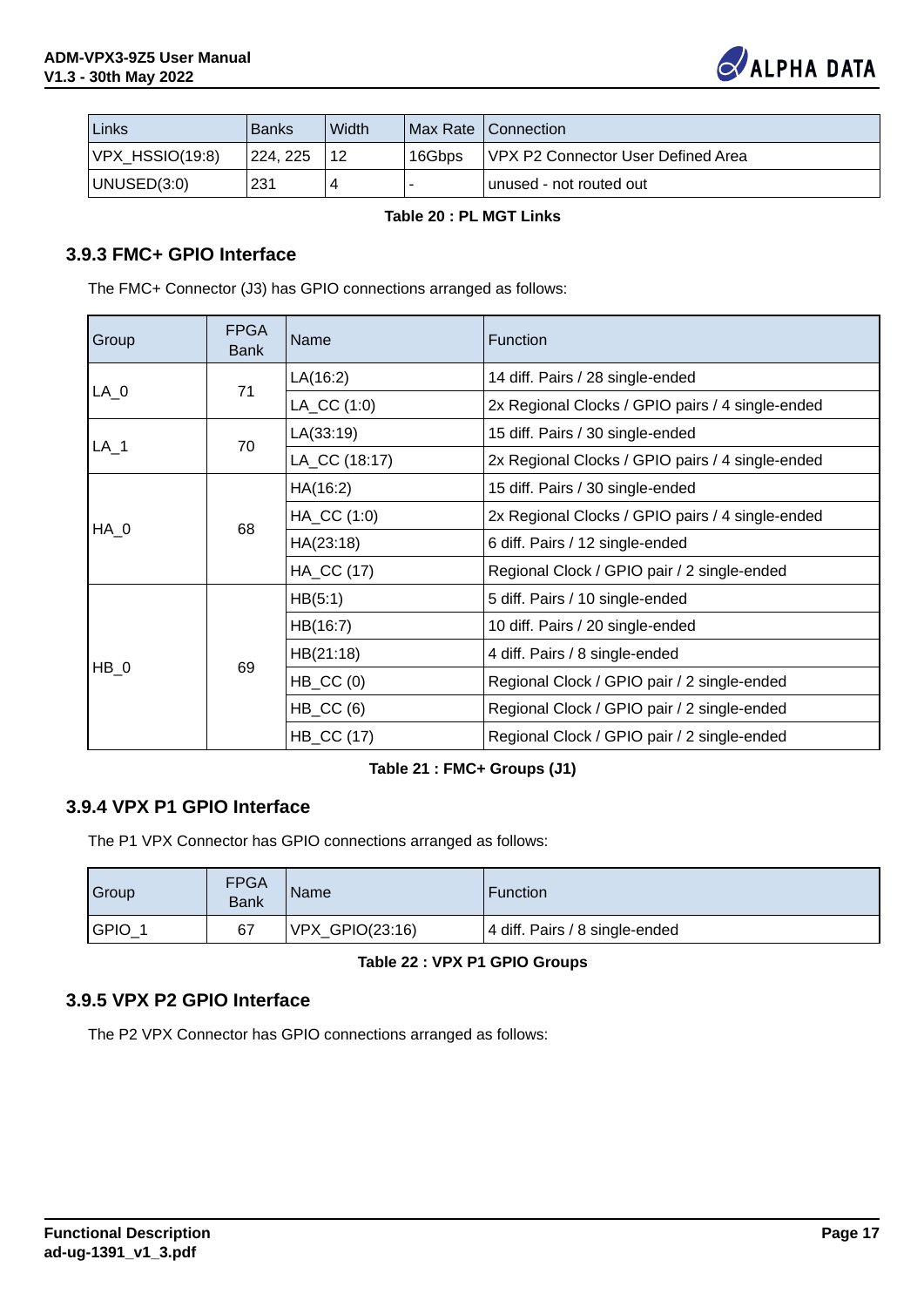

| Group             | <b>FPGA</b><br>Bank | Name             | Function                        |
|-------------------|---------------------|------------------|---------------------------------|
| GPIO 0            | 67                  | IVPX GPIO(15:0)  | 8 diff. Pairs / 16 single-ended |
| GPIO <sub>2</sub> | 94                  | VPX SE GPIO(7:0) | 8 single-ended                  |

**Table 23 : VPX P2 GPIO Groups**

#### <span id="page-23-1"></span><span id="page-23-0"></span>**3.9.6 PL DDR4 Memory**

The PL side of the MPSoC is connected to 1 bank of DDR4-2400 SDRAM, 1GB x72, 8GB total + ECC

### **3.10 System Monitoring**

The **9Z5** has the ability to monitor temperature and voltage to maintain a check on the operation of the board. The monitoring is implemented using a TI MSP430 microcontroller (uC).

<span id="page-23-3"></span>The microcontroller continually measures all voltage rails and temperature sensors and transmits the results to the FPGA, where they can be stored in blockram.

| <b>Monitor</b>    | Purpose                                                                  |
|-------------------|--------------------------------------------------------------------------|
| 12V0              | 12V Board Input Supply Voltage                                           |
| 5V0               | 5V Board Input Supply Voltage                                            |
| 3V3               | Board Input Supply Voltage                                               |
| FMC VADJ          | Variable FMC IO Supply Voltage                                           |
| 0 <sub>V</sub> 85 | FPGA Core Voltage                                                        |
| 1V8 DIG           | FPGA PL side IO Supply Voltage                                           |
| 1V8 PSAUX         | FPGA PS Aux Supply Voltage                                               |
| PS AUXIO          | FPGA PS Aux IO Supply Voltage                                            |
| 1V8 PSAUX         | FPGA PS Aux Supply Current                                               |
| PS AUXIO          | FPGA PS Aux IO Supply Current                                            |
| 1V8 DIG           | FPGA PL side IO Supply Current                                           |
| 12V0              | 12V Board Input Supply Current                                           |
| Temp(1)           | microcontroller internal temperature                                     |
| Temp $(4.2)$      | TMP422-EP internal temperatures (3 devices)                              |
| Temp(5)           | FPGA on-die temperature (measured by TMP422-EP)                          |
| Temp(106)         | pcb temperatures (5 different points - measured by<br>TMP422-EP devices) |

The following voltage rails and temperatures are monitored by the microcontroller:

**Table 24 : Voltage and Temperature Monitors (in microcontroller)**

#### <span id="page-23-2"></span>**3.10.1 Automatic Temperature Monitoring**

The system monitor checks that the board and FPGA are being operated within the specified limits. If the temperature is close to the limit, a "Warning Alarm" interrupt is set.

If a limit is exceeded, a "Critical Alarm" interrupt is set. After the Critical Alarm is set, there is a 5 second delay before the system monitor unconfigures the FPGA by asserting its "PROG" pin.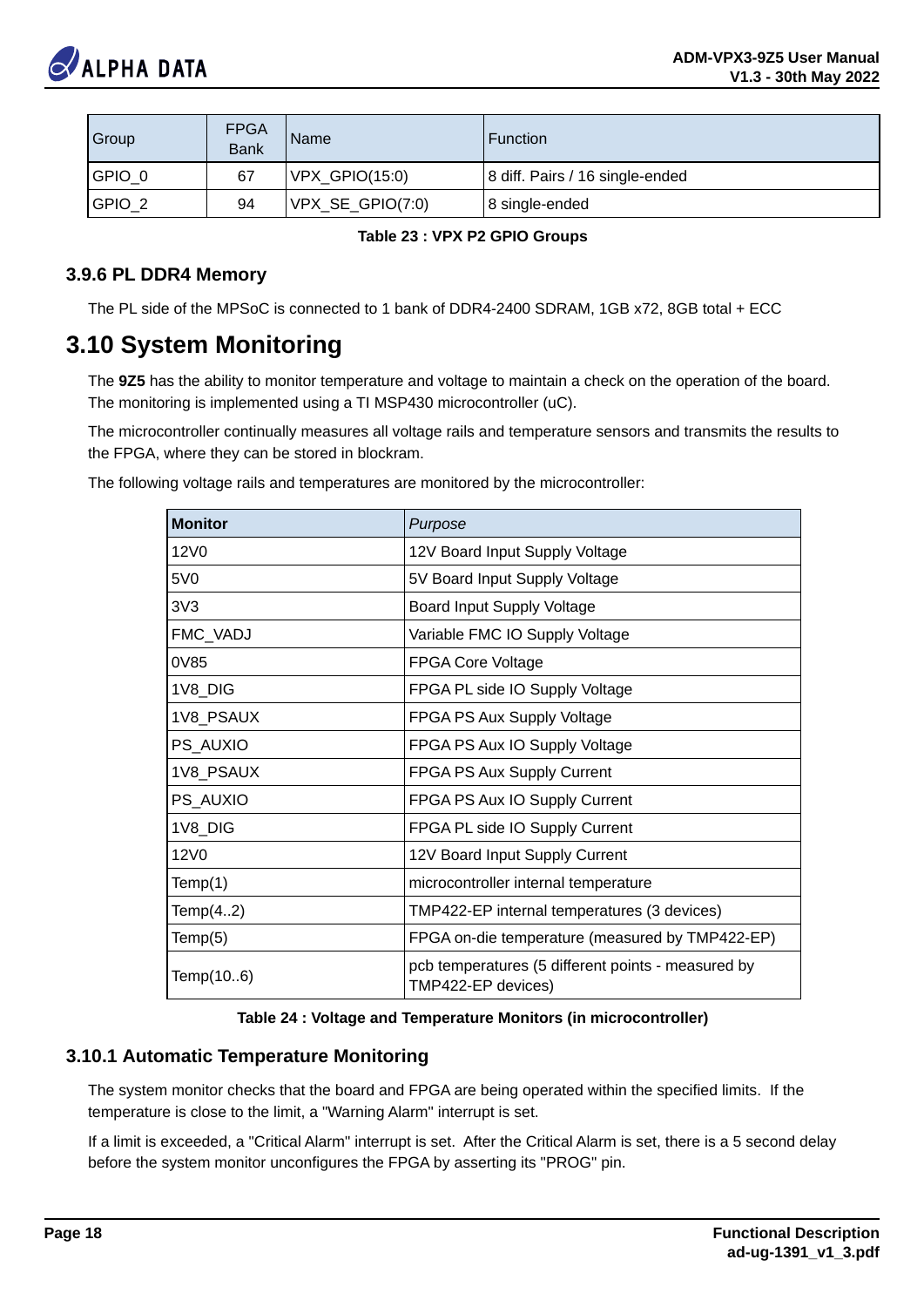

The purpose of this mechanism is to protect the card from damage due to over-temperature. It is possible that it will cause the user application and, possibly, the host computer to "hang".

<span id="page-24-2"></span>The temperature limits are shown in Table Temperature Limits. Note that the Min and Max values include a 5°C margin to prevent measurement errors triggering a false alarm.

|            | <b>Target FPGA</b> |                   |                  |                  | Board (uC and PCB) |                   |                         |                 |  |
|------------|--------------------|-------------------|------------------|------------------|--------------------|-------------------|-------------------------|-----------------|--|
|            | Min                | I ower<br>Warning | Upper<br>Warning | Max              | Min                | I ower<br>Warning | Upper<br><b>Warning</b> | Max             |  |
| Extended   | $-5^{\circ}$ C     | $+5^{\circ}$ C    | $+95^{\circ}$ C  | $+105^{\circ}$ C | $-5^{\circ}$ C     | $1+5^{\circ}$ C   | $+80^{\circ}$ C         | $+90^{\circ}$ C |  |
| Industrial | $-45^{\circ}$ C    | $-35^{\circ}$ C   | $+95^{\circ}$ C  | $+105^{\circ}$ C | $-45^{\circ}$ C    | $-35^{\circ}$ C   | $+80^{\circ}$ C         | $+90^{\circ}$ C |  |
| Military   | -60°C              | -50°C             | +140°C           | +170°C           | $-60^{\circ}$ C    | $-50^{\circ}$ C   | $+125^{\circ}$ C        | +135°C          |  |

**Table 25 : Temperature Limits**

#### <span id="page-24-3"></span><span id="page-24-0"></span>**3.10.2 System Monitor Status LEDs**

LEDs D3 (Green) and D6 (Red) indicate the microcontroller status.

| LEDS                                      | <b>Status</b>                                    |  |  |
|-------------------------------------------|--------------------------------------------------|--|--|
| Flashing Green + Flashing Red (alternate) | Service Mode                                     |  |  |
| Red                                       | Missing application firmware or invalid firmware |  |  |
| Red + Green                               | Standby (Powered off)                            |  |  |
| Green                                     | Running and no alarms                            |  |  |
| Flashing Green + Red                      | Attention - alarm active                         |  |  |
| Flashing Green + Flashing Red (together)  | Attention - critical alarm active                |  |  |
| Flashing Red                              | FPGA configuration cleared to protect board      |  |  |

**Table 26 : System Monitor Status LEDs**

## <span id="page-24-1"></span>**3.11 FMC Interface and Front-Panel I/O**

The FMC+ interface provides a high-performance and flexible front-panel interface through a range of interchangeable, industry standard IO modules which connect at receptacle J3.

The FMC+ interface adheres to VITA 57.4. The ADM-VPX3-9Z5 utilizes all possible FMC+ connectivity. This includes all GPIO, all MGT links, and all clock capable IO.

FMC I2C signal (SCL and SDA at C30 and C31) are connected to the system monitor microcontroller. They are used to determine operating voltage during startup and are not accesable to the user.

The FMC Present signal (PRSNT\_M2C\_L at connector pin H2) is connected to the system monitor microcontroller.

**Note:** 

The ADM-VPX3-9Z5 supports only 1.8V and lower VADJ Voltages.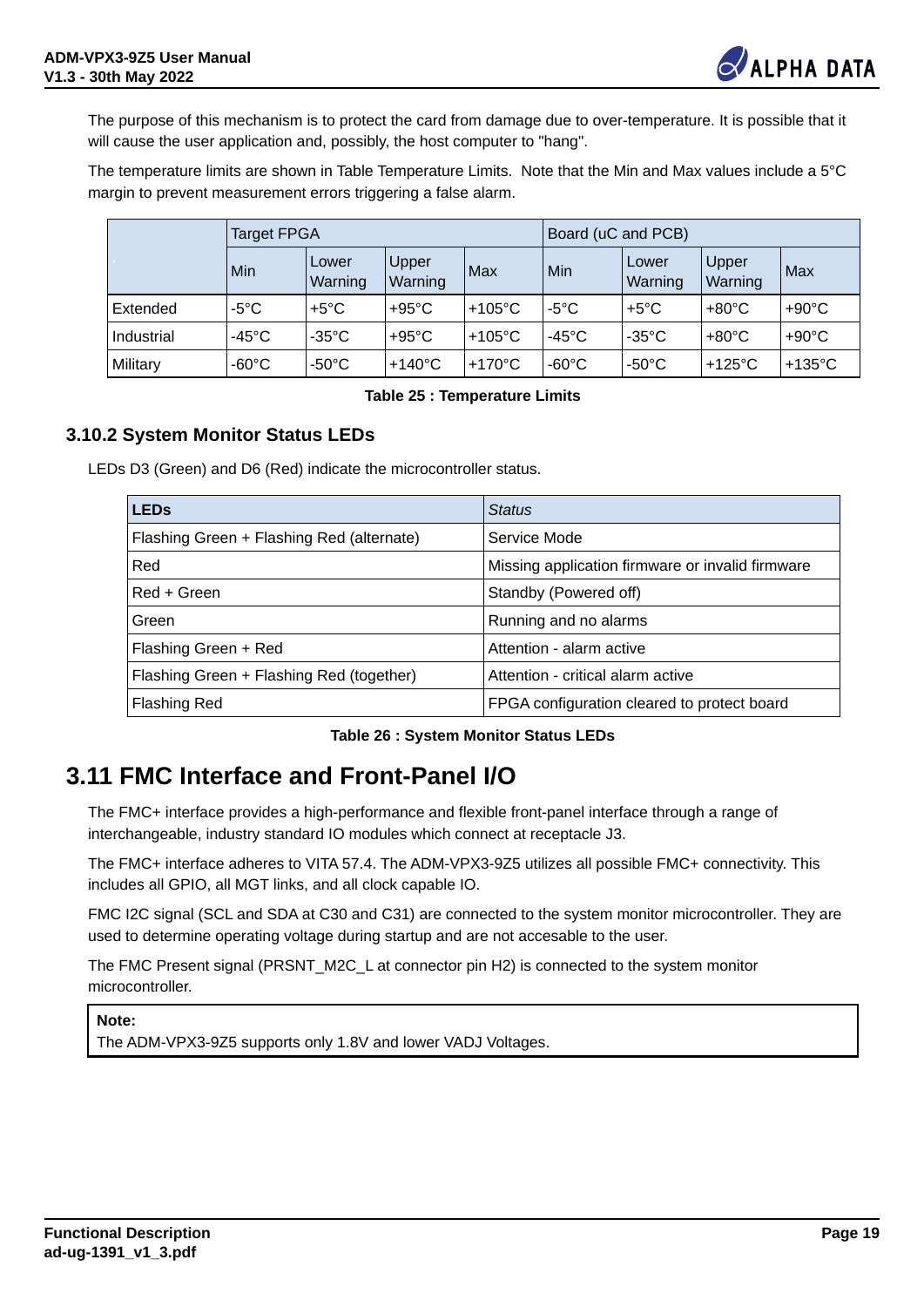

Page Intentionally left blank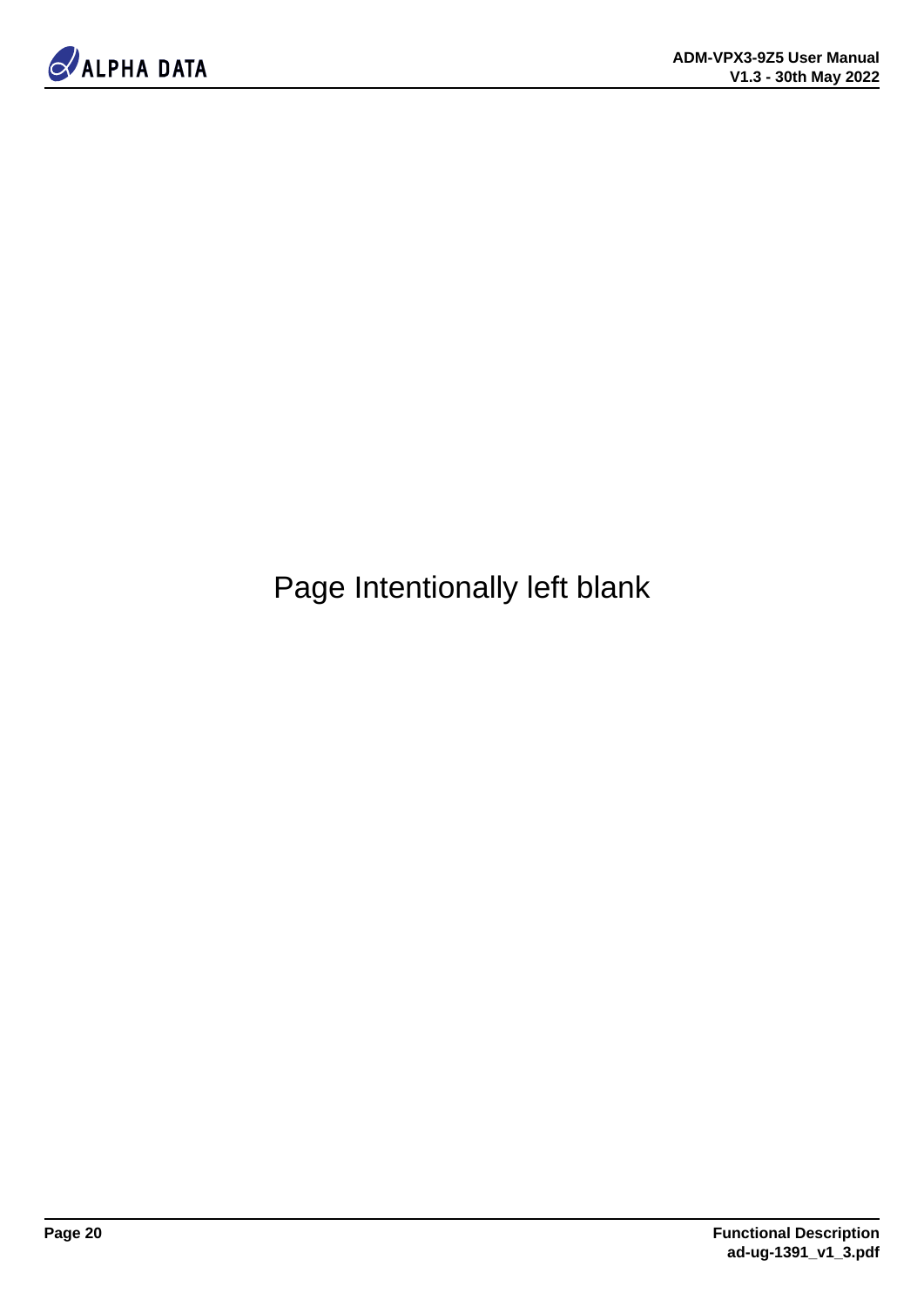

## <span id="page-26-0"></span>**Appendix A: P1 Pin Assignments**

| Signal   | VPX P1         | <b>FPGA</b>     | <b>FPGA</b>     | VPX P1         | Signal          |
|----------|----------------|-----------------|-----------------|----------------|-----------------|
| P1 TX0 P | D <sub>1</sub> | AY4             | BA <sub>2</sub> | A1             | P1 RX0 P        |
| P1 TX0 N | E <sub>1</sub> | AY3             | BA1             | <b>B1</b>      | P1 RX0 N        |
| P1 TX1 P | E <sub>2</sub> | AW6             | AW2             | <b>B2</b>      | <b>P1 RX1 P</b> |
| P1 TX1 N | F <sub>2</sub> | AW5             | AW1             | C <sub>2</sub> | <b>P1 RX1 N</b> |
| P1 TX2 P | D <sub>3</sub> | AU6             | AV4             | A3             | P1 RX2 P        |
| P1 TX2 N | E <sub>3</sub> | AU <sub>5</sub> | AV3             | B <sub>3</sub> | P1 RX2 N        |
| P1 TX3 P | E <sub>4</sub> | AT8             | AU <sub>2</sub> | <b>B4</b>      | P1 RX3 P        |
| P1 TX3 N | F <sub>4</sub> | AT7             | AU1             | C <sub>4</sub> | P1 RX3 N        |

## <span id="page-26-3"></span><span id="page-26-1"></span>**Appendix A.1: Data Plane 1 (P1 Wafers 1-4)**

**Table 27 : Data Plane 1 (P1 Wafers 1-4)**

## <span id="page-26-4"></span><span id="page-26-2"></span>**Appendix A.2: Data Plane 2 (P1 Wafers 5-8)**

| Signal          | VPX <sub>P1</sub> | <b>FPGA</b>     | <b>FPGA</b>     | VPX P1         | Signal          |
|-----------------|-------------------|-----------------|-----------------|----------------|-----------------|
| P1 TX4 P        | D <sub>5</sub>    | AR6             | AT4             | A <sub>5</sub> | P1 RX4 P        |
| P1 TX4 N        | E <sub>5</sub>    | AR5             | AT3             | <b>B5</b>      | P1 RX4 N        |
| P1 TX5 P        | E6                | AP8             | AR <sub>2</sub> | <b>B6</b>      | P1 RX5 P        |
| P1 TX5 N        | F6                | AP7             | AR1             | C6             | <b>P1 RX5 N</b> |
| P1 TX6 P        | D7                | AN6             | AP4             | A7             | P1 RX6 P        |
| <b>P1 TX6 N</b> | <b>E7</b>         | AN <sub>5</sub> | AP3             | <b>B7</b>      | P1 RX6 N        |
| P1 TX7 P        | E8                | AM8             | AN <sub>2</sub> | B <sub>8</sub> | P1 RX7 P        |
| P1 TX7 N        | F <sub>8</sub>    | AM7             | AN <sub>1</sub> | C8             | P1 RX7 N        |

**Table 28 : Data Plane 2 (P1 Wafers 5-8)**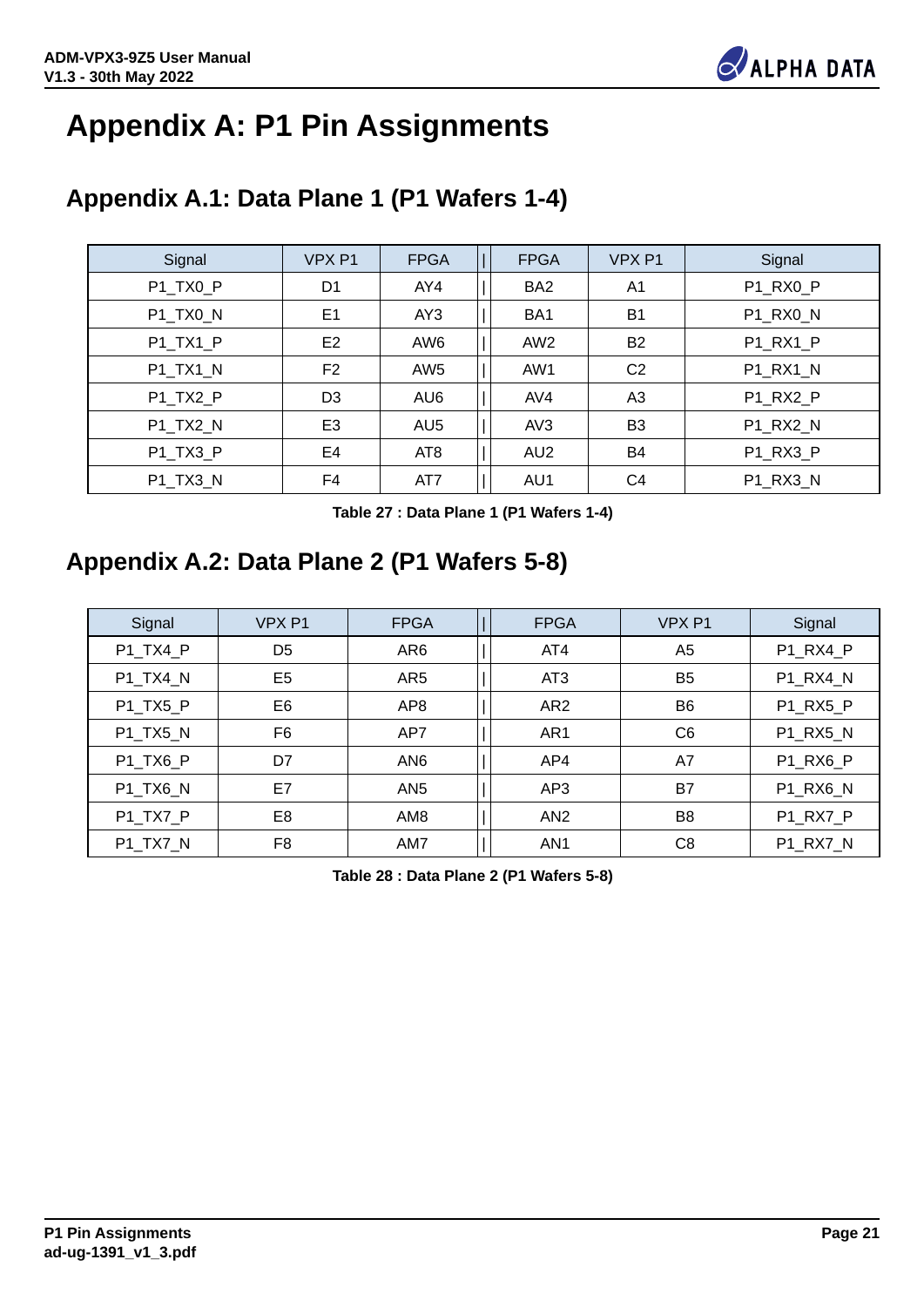<span id="page-27-0"></span>

## <span id="page-27-4"></span>**Appendix A.3: User Plane PS GTR(P1 Wafers 9-10)**

| Signal   | VPX P1         | <b>FPGA</b> | <b>FPGA</b> | VPX <sub>P1</sub> | Signal   |
|----------|----------------|-------------|-------------|-------------------|----------|
| PS TX2 P | D <sub>9</sub> | AD39        | AC41        | A <sub>9</sub>    | PS RX2 P |
| PS TX2 N | E9             | AD40        | AC42        | B <sub>9</sub>    | PS RX2 N |
| PS TX3 P | E10            | AB39        | AA41        | <b>B10</b>        | PS RX3 P |
| PS TX3 N | F10            | AB40        | AA42        | C10               | PS RX3 N |

**Table 29 : User Plane PS GTR(P1 Wafers 9-10)**

## <span id="page-27-5"></span><span id="page-27-1"></span>**Appendix A.4: User Plane GPIO(P1 Wafers 11-12)**

| Signal     | VPX P1     | <b>FPGA</b> | <b>FPGA</b>     | VPX P1          | Signal     |
|------------|------------|-------------|-----------------|-----------------|------------|
| GP9 1V8 P  | A11        | AW11        | AU11            | D11             | GP10 1V8 P |
| GP9 1V8 N  | <b>B11</b> | AW10        | AV11            | E11             | GP10 1V8 N |
| GP11 1V8 P | <b>B12</b> | AV12        | BB <sub>5</sub> | F <sub>12</sub> | GP12 1V8 P |
| GP11 1V8 N | C12        | AW12        | BB4             | F <sub>12</sub> | GP12 1V8 N |

**Table 30 : User Plane GPIO(P1 Wafers 11-12)**

## <span id="page-27-6"></span><span id="page-27-2"></span>**Appendix A.5: User Plane PS MIO(P1 Wafers 9-14)**

| Signal           | VPX <sub>P1</sub> | <b>FPGA</b> | <b>FPGA</b> | VPX P1          | Signal   |
|------------------|-------------------|-------------|-------------|-----------------|----------|
| PS MIO 2         | D13               | <b>T27</b>  | P27         | A13             | PS MIO 0 |
| PS MIO 3         | E13               | N30         | N29         | <b>B13</b>      | PS MIO 1 |
| PS MIO 6         | E14               | R27         | V29         | <b>B14</b>      | PS MIO 4 |
| PS MIO 7         | F14               | P29         | W30         | C <sub>14</sub> | PS MIO 5 |
| PS MIO 8         | G9                | P28         | P30         | G11             | PS MIO 9 |
| <b>PS MIO 10</b> | G13               | M28         | ٠           | ×,              | ÷.       |

**Table 31 : User Plane PS MIO(P1 Wafers 9-14)**

### <span id="page-27-7"></span><span id="page-27-3"></span>**Appendix A.6: Control Plane (P1 Wafers 15-16)**

| Signal   | VPX <sub>P1</sub> | <b>FPGA</b> | <b>FPGA</b> | VPX P1          | Signal   |
|----------|-------------------|-------------|-------------|-----------------|----------|
| PS TX1 P | D <sub>15</sub>   | AF39        | AE41        | A <sub>15</sub> | PS RX1 P |
| PS TX1 N | E <sub>15</sub>   | AF40        | AE42        | <b>B15</b>      | PS RX1 N |
| PS TX0 P | E16               | AH39        | AG41        | <b>B16</b>      | PS RX0 P |
| PS TX0 N | F <sub>16</sub>   | AH40        | AG42        | C.16            | PS RX0 N |

**Table 32 : Control Plane (P1 Wafers 15-16)**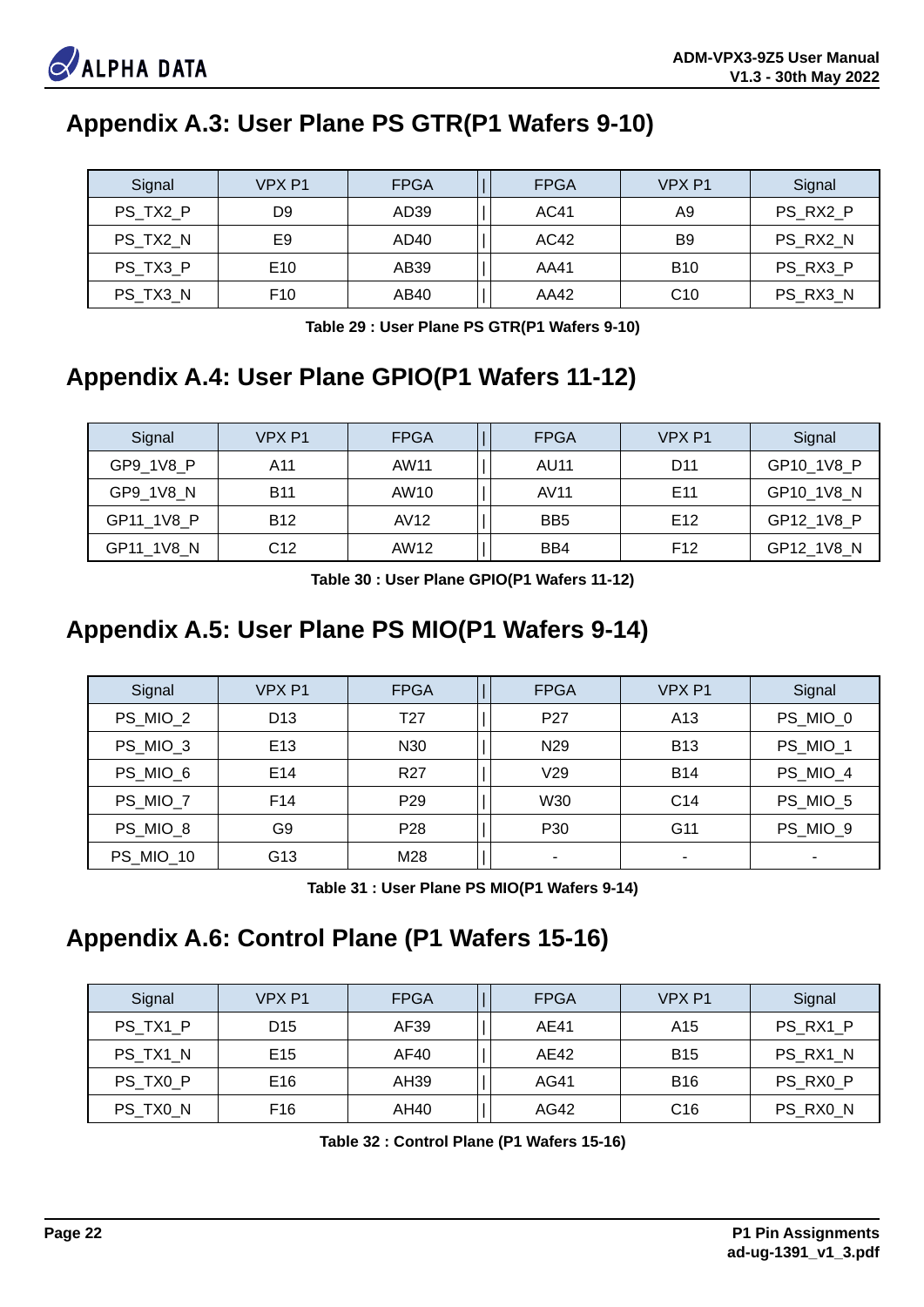

<span id="page-28-0"></span>

| Signal            | VPX <sub>P2</sub> | <b>FPGA</b>      | <b>FPGA</b>    | VPX <sub>P2</sub> | Signal        |
|-------------------|-------------------|------------------|----------------|-------------------|---------------|
| GP1 N             | F <sub>4</sub>    | AK14             | AN10           | E <sub>1</sub>    | GP7 N         |
| GP1 P             | E <sub>4</sub>    | AJ14             | AM10           | D <sub>1</sub>    | GP7 P         |
| GP <sub>2</sub> N | C <sub>4</sub>    | AN13             | <b>AN11</b>    | <b>B1</b>         | GP8 N         |
| GP <sub>2</sub> P | <b>B4</b>         | AM13             | AM11           | A <sub>1</sub>    | GP8 P         |
| GP3 N             | E <sub>3</sub>    | AP14             | <b>B1</b>      | G <sub>1</sub>    | GP SE 3V3 <0> |
| GP3 P             | D <sub>3</sub>    | AN14             | C <sub>4</sub> | G <sub>3</sub>    | GP SE 3V3 <1> |
| GP4 N             | B <sub>3</sub>    | AM14             | C <sub>3</sub> | G <sub>5</sub>    | GP SE 3V3 <2> |
| GP4 P             | A <sub>3</sub>    | AL <sub>14</sub> | C6             | G7                | GP_SE_3V3_<3> |
| GP5 N             | F <sub>2</sub>    | AK15             | C <sub>5</sub> | G9                | GP SE 3V3 <4> |
| GP5 P             | E <sub>2</sub>    | AJ15             | D <sub>2</sub> | G11               | GP SE 3V3 <5> |
| GP6 N             | C2                | AM15             | C <sub>1</sub> | G13               | GP SE 3V3 <6> |
| GP6 P             | <b>B2</b>         | AL15             | D <sub>4</sub> | G15               | GP SE 3V3 <7> |

## <span id="page-28-3"></span><span id="page-28-1"></span>**Appendix B.1: GPIO (P2 Wafers 1-4)**

**Table 33 : GPIO (P2 Wafers 1-4)**

## <span id="page-28-4"></span><span id="page-28-2"></span>**Appendix B.2: MGT Pins (P2 Wafers 5-16)**

| Signal                           | VPX <sub>P2</sub> | <b>FPGA</b>     | <b>FPGA</b>     | VPX <sub>P2</sub> | Signal                           |
|----------------------------------|-------------------|-----------------|-----------------|-------------------|----------------------------------|
| P <sub>2</sub> R <sub>X0</sub> N | <b>B5</b>         | AM3             | AL5             | E <sub>5</sub>    | P <sub>2</sub> T <sub>X0</sub> N |
| P <sub>2</sub> R <sub>X0</sub> P | A5                | AM4             | AL6             | D <sub>5</sub>    | P <sub>2</sub> T <sub>X0</sub> P |
| <b>P2 RX1 N</b>                  | C6                | AL <sub>1</sub> | AK7             | F6                | <b>P2 TX1 N</b>                  |
| P <sub>2</sub> R <sub>X1</sub> P | <b>B6</b>         | AL <sub>2</sub> | AK8             | E6                | P <sub>2</sub> T <sub>X1</sub> P |
| <b>P2 RX2 N</b>                  | <b>B7</b>         | AK3             | AJ <sub>5</sub> | <b>E7</b>         | P <sub>2</sub> TX <sub>2</sub> N |
| P <sub>2</sub> R <sub>X2</sub> P | A7                | AK4             | AJ6             | D7                | P <sub>2</sub> T <sub>X2</sub> P |
| <b>P2 RX3 N</b>                  | C8                | AJ1             | AH7             | F <sub>8</sub>    | P <sub>2</sub> T <sub>X3</sub> N |
| P <sub>2</sub> R <sub>X3</sub> P | B <sub>8</sub>    | AJ2             | AH <sub>8</sub> | E8                | P <sub>2</sub> T <sub>X3</sub> P |
| <b>P2 RX4 N</b>                  | <b>B9</b>         | AH <sub>3</sub> | AG5             | E9                | P <sub>2</sub> T <sub>X4</sub> N |
| P <sub>2</sub> R <sub>X4</sub> P | A9                | AH4             | AG6             | D <sub>9</sub>    | P <sub>2</sub> T <sub>X4</sub> P |
| <b>P2 RX5 N</b>                  | C10               | AG1             | AF7             | F10               | P <sub>2</sub> T <sub>X5</sub> N |
| P <sub>2</sub> R <sub>X5</sub> P | <b>B10</b>        | AG <sub>2</sub> | AF8             | E10               | P <sub>2</sub> T <sub>X5</sub> P |
| <b>P2 RX6 N</b>                  | <b>B11</b>        | AF3             | AE5             | E11               | <b>P2 TX6 N</b>                  |
| <b>P2 RX6 P</b>                  | A11               | AF4             | AE6             | D11               | P <sub>2</sub> TX <sub>6</sub> P |

**Table 34 : MGT (P2 Wafers 5-16) (continued on next page)**

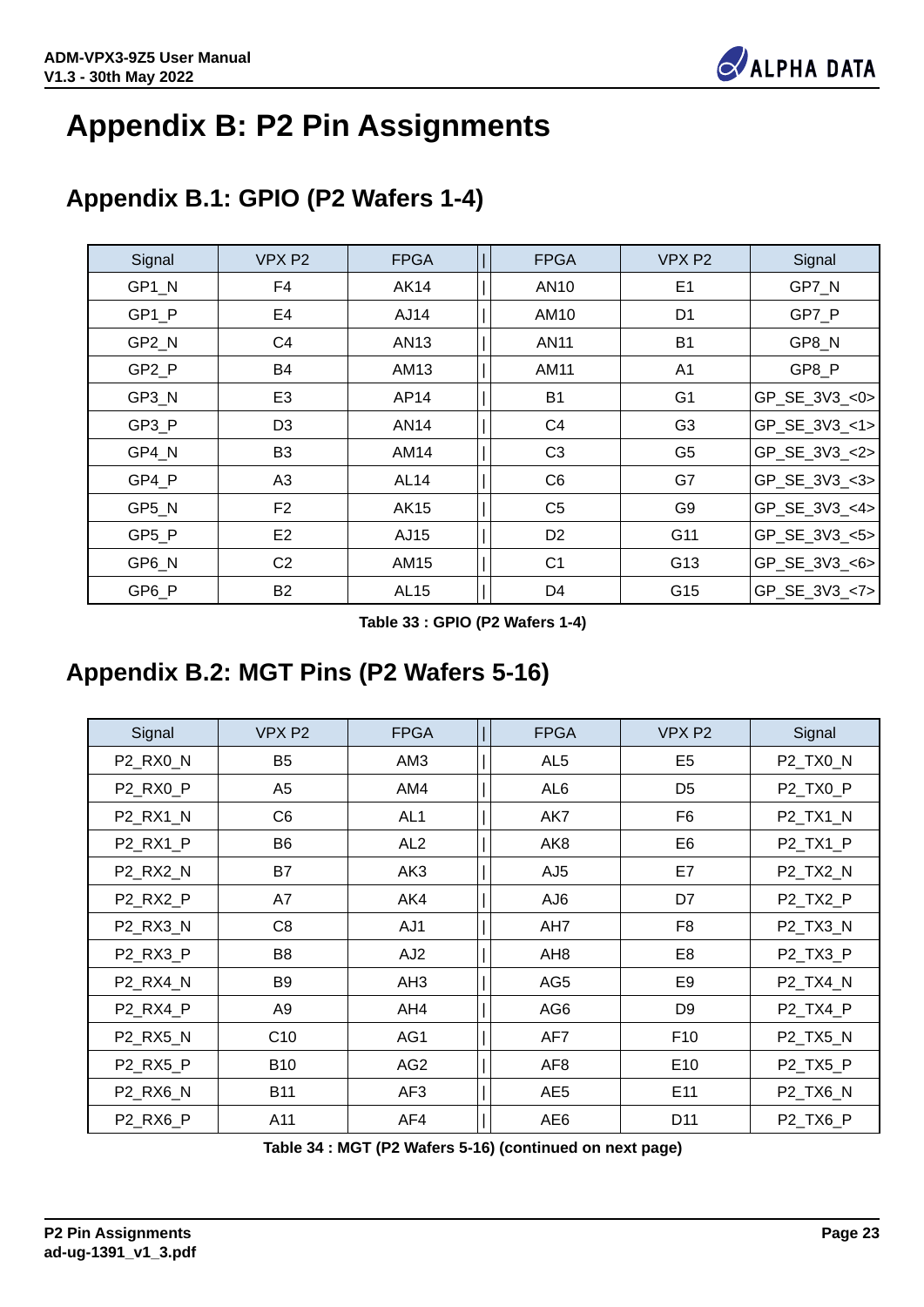

| Signal                           | VPX <sub>P2</sub> | <b>FPGA</b>     | <b>FPGA</b>     | VPX <sub>P2</sub> | Signal                           |
|----------------------------------|-------------------|-----------------|-----------------|-------------------|----------------------------------|
| <b>P2 RX7 N</b>                  | C12               | AE1             | AD7             | F <sub>12</sub>   | P <sub>2</sub> T <sub>X7</sub> N |
| P <sub>2</sub> R <sub>X7</sub> P | <b>B12</b>        | AE2             | AD <sub>8</sub> | E12               | P <sub>2</sub> T <sub>X7</sub> P |
| P <sub>2</sub> R <sub>X8</sub> N | <b>B13</b>        | AD <sub>3</sub> | AC <sub>5</sub> | E13               | P <sub>2</sub> T <sub>X8</sub> N |
| P <sub>2</sub> R <sub>X8</sub> P | A13               | AD4             | AC6             | D13               | P <sub>2</sub> T <sub>X8</sub> P |
| P <sub>2</sub> R <sub>X9</sub> N | C <sub>14</sub>   | AC1             | AB7             | F14               | P <sub>2</sub> T <sub>X9</sub> N |
| P <sub>2</sub> R <sub>X9</sub> P | <b>B14</b>        | AC <sub>2</sub> | AB8             | E14               | P <sub>2</sub> T <sub>X9</sub> P |
| P2 RX10 N                        | C16               | AB <sub>3</sub> | AA5             | F16               | P2 TX10 N                        |
| P2 RX10 P                        | <b>B16</b>        | AB4             | AA6             | E16               | P2 TX10 P                        |
| P2 RX11 N                        | <b>B15</b>        | AA1             | <b>Y7</b>       | E <sub>15</sub>   | P2 TX11 N                        |
| P2 RX11 P                        | A15               | AA2             | Y8              | D <sub>15</sub>   | P2 TX11 P                        |

**Table 34 : MGT (P2 Wafers 5-16)**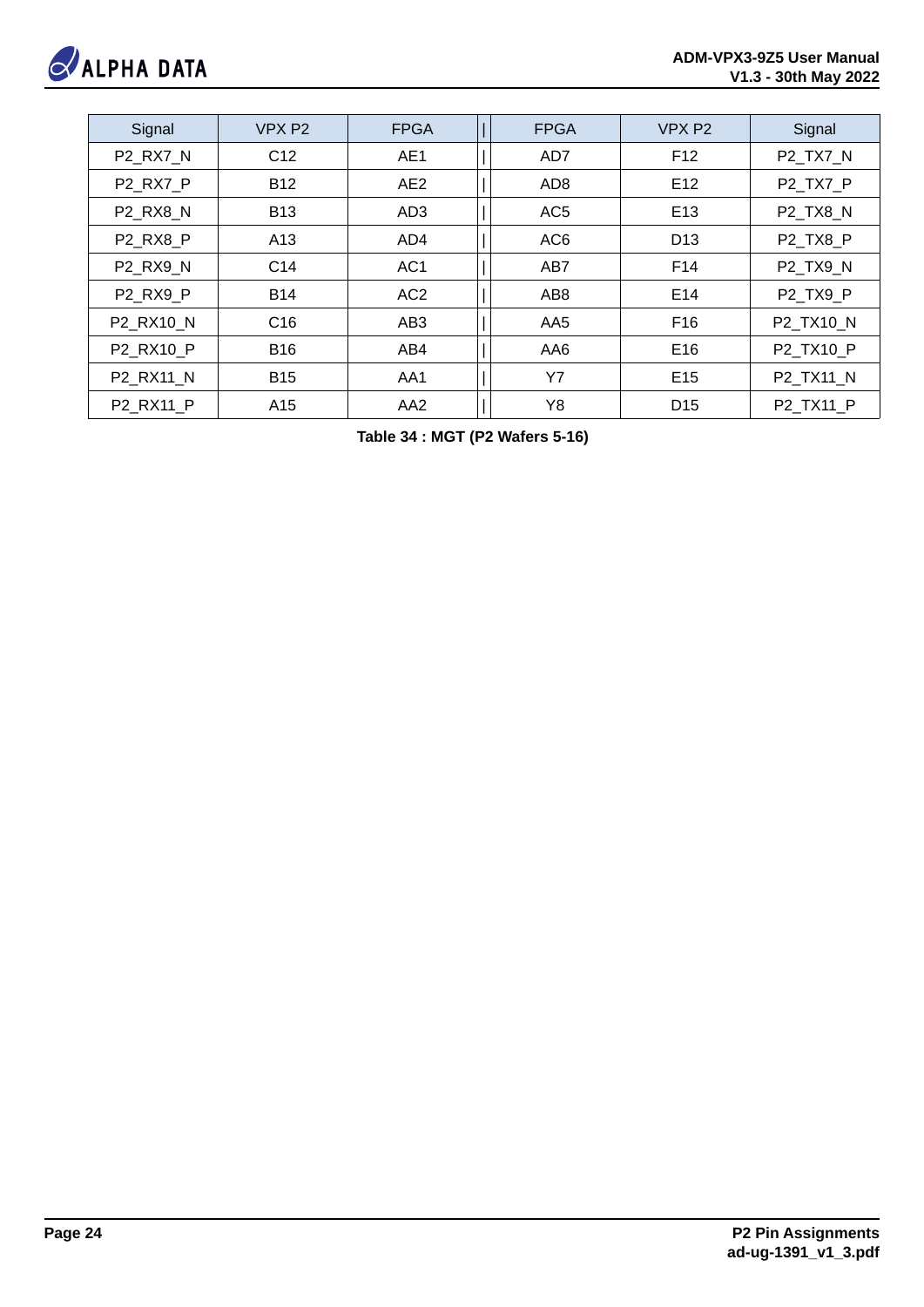

## <span id="page-30-0"></span>**Appendix C: FMC Pin Assignments**

## <span id="page-30-2"></span><span id="page-30-1"></span>**Appendix C.1: GPIO Pins**

| Signal        | <b>FMC (J3)</b> | <b>FPGA</b>     | <b>FPGA</b>     | <b>FMC (J3)</b> | Signal        |
|---------------|-----------------|-----------------|-----------------|-----------------|---------------|
| LA00 CC N     | G7              | G20             | E14             | F <sub>5</sub>  | HA00 CC N     |
| LA00 CC P     | G6              | H <sub>21</sub> | F14             | F <sub>4</sub>  | HA00 CC P     |
| LA01 CC N     | D <sub>9</sub>  | H19             | F15             | E <sub>3</sub>  | HA01 CC N     |
| LA01 CC P     | D <sub>8</sub>  | H <sub>20</sub> | G16             | E <sub>2</sub>  | HA01 CC P     |
| <b>LA02 N</b> | H <sub>8</sub>  | E20             | N <sub>15</sub> | K8              | <b>HA02 N</b> |
| <b>LA02 P</b> | H7              | F20             | P <sub>15</sub> | K7              | <b>HA02 P</b> |
| LA03 N        | G10             | E19             | L <sub>15</sub> | J7              | <b>HA03 N</b> |
| <b>LA03 P</b> | G9              | F19             | M15             | J6              | <b>HA03 P</b> |
| <b>LA04 N</b> | H11             | J19             | K15             | F8              | <b>HA04 N</b> |
| <b>LA04 P</b> | H10             | K19             | K16             | F7              | <b>HA04 P</b> |
| <b>LA05 N</b> | D <sub>12</sub> | K20             | G15             | E7              | <b>HA05 N</b> |
| <b>LA05 P</b> | D11             | L20             | H <sub>15</sub> | E6              | <b>HA05 P</b> |
| <b>LA06 N</b> | C <sub>11</sub> | L <sub>19</sub> | M16             | K11             | <b>HA06 N</b> |
| <b>LA06 P</b> | C10             | M20             | M17             | K10             | <b>HA06 P</b> |
| LA07 N        | H <sub>14</sub> | <b>B20</b>      | N <sub>16</sub> | J10             | HA07 N        |
| LA07 P        | H <sub>13</sub> | C20             | P16             | J9              | HA07 P        |
| <b>LA08 N</b> | G13             | C19             | K17             | F11             | <b>HA08 N</b> |
| LA08 P        | G12             | D19             | L <sub>17</sub> | F10             | <b>HA08 P</b> |
| <b>LA09 N</b> | D <sub>15</sub> | J21             | A12             | E10             | <b>HA09 N</b> |
| <b>LA09 P</b> | D <sub>14</sub> | K21             | <b>B13</b>      | E9              | <b>HA09 P</b> |
| LA10 N        | C15             | J22             | D17             | K14             | <b>HA10 N</b> |
| <b>LA10 P</b> | C <sub>14</sub> | K22             | E17             | K13             | <b>HA10_P</b> |
| <b>LA11 N</b> | H <sub>17</sub> | D <sub>22</sub> | H <sub>18</sub> | J13             | <b>HA11 N</b> |
| <b>LA11 P</b> | H <sub>16</sub> | E22             | J18             | J12             | <b>HA11 P</b> |
| <b>LA12 N</b> | G16             | B <sub>21</sub> | F17             | F14             | <b>HA12 N</b> |
| <b>LA12 P</b> | G15             | C <sub>21</sub> | G17             | F13             | <b>HA12 P</b> |
| <b>LA13 N</b> | D18             | A23             | H <sub>16</sub> | E13             | <b>HA13 N</b> |
| <b>LA13 P</b> | D17             | <b>B23</b>      | J16             | E12             | <b>HA13 P</b> |
| <b>LA14 N</b> | C19             | D <sub>21</sub> | C18             | J16             | <b>HA14 N</b> |
| LA14_P        | C18             | E21             | D <sub>18</sub> | J15             | <b>HA14_P</b> |
| <b>LA15 N</b> | H <sub>20</sub> | A22             | C13             | F17             | <b>HA15 N</b> |

**Table 35 : GPIO Pins (continued on next page)**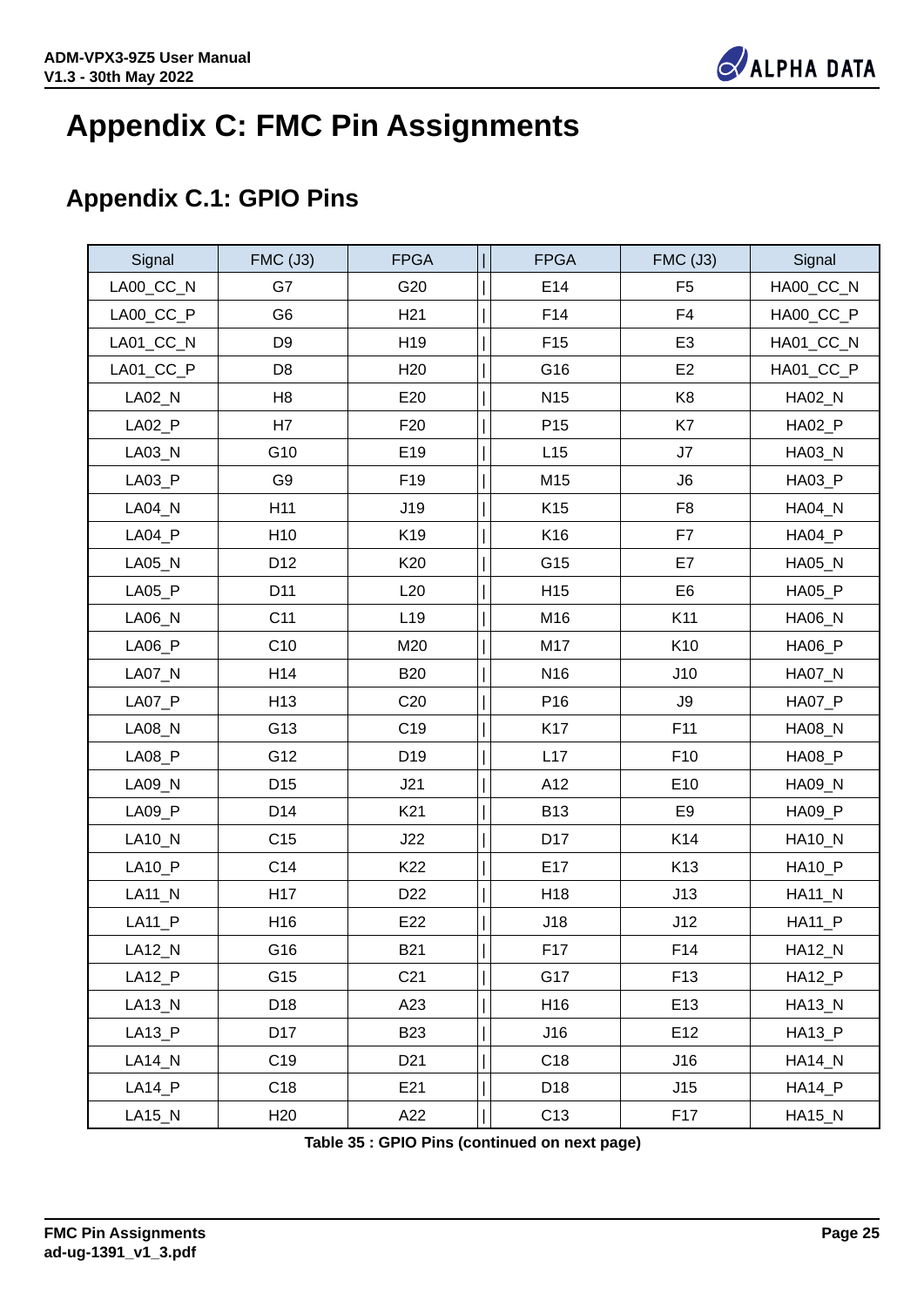

| Signal        | <b>FMC (J3)</b> | <b>FPGA</b>     | <b>FPGA</b>     | <b>FMC (J3)</b> | Signal        |
|---------------|-----------------|-----------------|-----------------|-----------------|---------------|
| <b>LA15 P</b> | H <sub>19</sub> | <b>B22</b>      | D13             | F16             | <b>HA15 P</b> |
| <b>LA16 N</b> | G19             | A19             | F18             | E16             | <b>HA16 N</b> |
| <b>LA16 P</b> | G18             | A20             | G18             | E <sub>15</sub> | <b>HA16_P</b> |
| LA17_CC_N     | D <sub>21</sub> | G27             | D14             | K17             | HA17_CC_N     |
| LA17_CC_P     | D <sub>20</sub> | G26             | E <sub>15</sub> | K16             | HA17_CC_P     |
| LA18_CC_N     | C <sub>23</sub> | E25             | A17             | J19             | <b>HA18_N</b> |
| LA18_CC_P     | C <sub>22</sub> | F <sub>25</sub> | <b>B17</b>      | J18             | <b>HA18_P</b> |
| LA19_N        | H <sub>23</sub> | N <sub>25</sub> | A13             | F20             | <b>HA19_N</b> |
| LA19_P        | H <sub>22</sub> | N24             | A14             | F19             | <b>HA19_P</b> |
| <b>LA20_N</b> | G <sub>22</sub> | N <sub>23</sub> | D <sub>16</sub> | E19             | <b>HA20_N</b> |
| LA20_P        | G21             | P23             | E16             | E18             | <b>HA20_P</b> |
| LA21_N        | H <sub>26</sub> | A28             | A18             | K20             | <b>HA21_N</b> |
| LA21_P        | H <sub>25</sub> | A27             | <b>B18</b>      | K19             | HA21_P        |
| <b>LA22_N</b> | G <sub>25</sub> | L23             | <b>B15</b>      | J22             | <b>HA22_N</b> |
| $LA22_P$      | G <sub>24</sub> | M23             | C <sub>15</sub> | J21             | <b>HA22_P</b> |
| LA23_N        | D <sub>24</sub> | L <sub>25</sub> | <b>B16</b>      | K23             | <b>HA23_N</b> |
| LA23_P        | D <sub>23</sub> | M25             | C16             | K22             | HA23_P        |
| LA24_N        | H <sub>29</sub> | G23             | C <sub>31</sub> | K26             | HB00_CC_N     |
| LA24_P        | H <sub>28</sub> | H <sub>23</sub> | C30             | K25             | HB00_CC_P     |
| LA25_N        | G28             | <b>B26</b>      | F32             | J25             | <b>HB01_N</b> |
| LA25_P        | G27             | <b>B25</b>      | F31             | J24             | HB01_P        |
| LA26_N        | D <sub>27</sub> | K24             | H <sub>28</sub> | F <sub>23</sub> | <b>HB02_N</b> |
| LA26_P        | D <sub>26</sub> | L24             | J28             | F <sub>22</sub> | HB02_P        |
| <b>LA27_N</b> | C27             | J26             | A30             | E22             | <b>HB03_N</b> |
| LA27_P        | C <sub>26</sub> | K26             | A29             | E21             | HB03 P        |
| LA28_N        | H32             | E27             | H30             | F26             | <b>HB04_N</b> |
| LA28_P        | H31             | E26             | J30             | F <sub>25</sub> | HB04 P        |
| <b>LA29 N</b> | G31             | F28             | F29             | E25             | HB05 N        |
| <b>LA29 P</b> | G30             | F27             | G28             | E24             | <b>HB05_P</b> |
| <b>LA30 N</b> | H35             | D <sub>28</sub> | D32             | K29             | HB06_CC_N     |
| LA30_P        | H34             | D <sub>27</sub> | E32             | K28             | HB06_CC_P     |
| LA31_N        | G34             | <b>B28</b>      | F30             | <b>J28</b>      | HB07_N        |
| <b>LA31 P</b> | G33             | C28             | G30             | <b>J27</b>      | HB07 P        |
| LA32_N        | H38             | J27             | D <sub>29</sub> | F29             | <b>HB08_N</b> |
| LA32_P        | H37             | K27             | E29             | F28             | HB08 P        |
| <b>LA33 N</b> | G37             | <b>B27</b>      | C33             | E28             | HB09 N        |

**Table 35 : GPIO Pins (continued on next page)**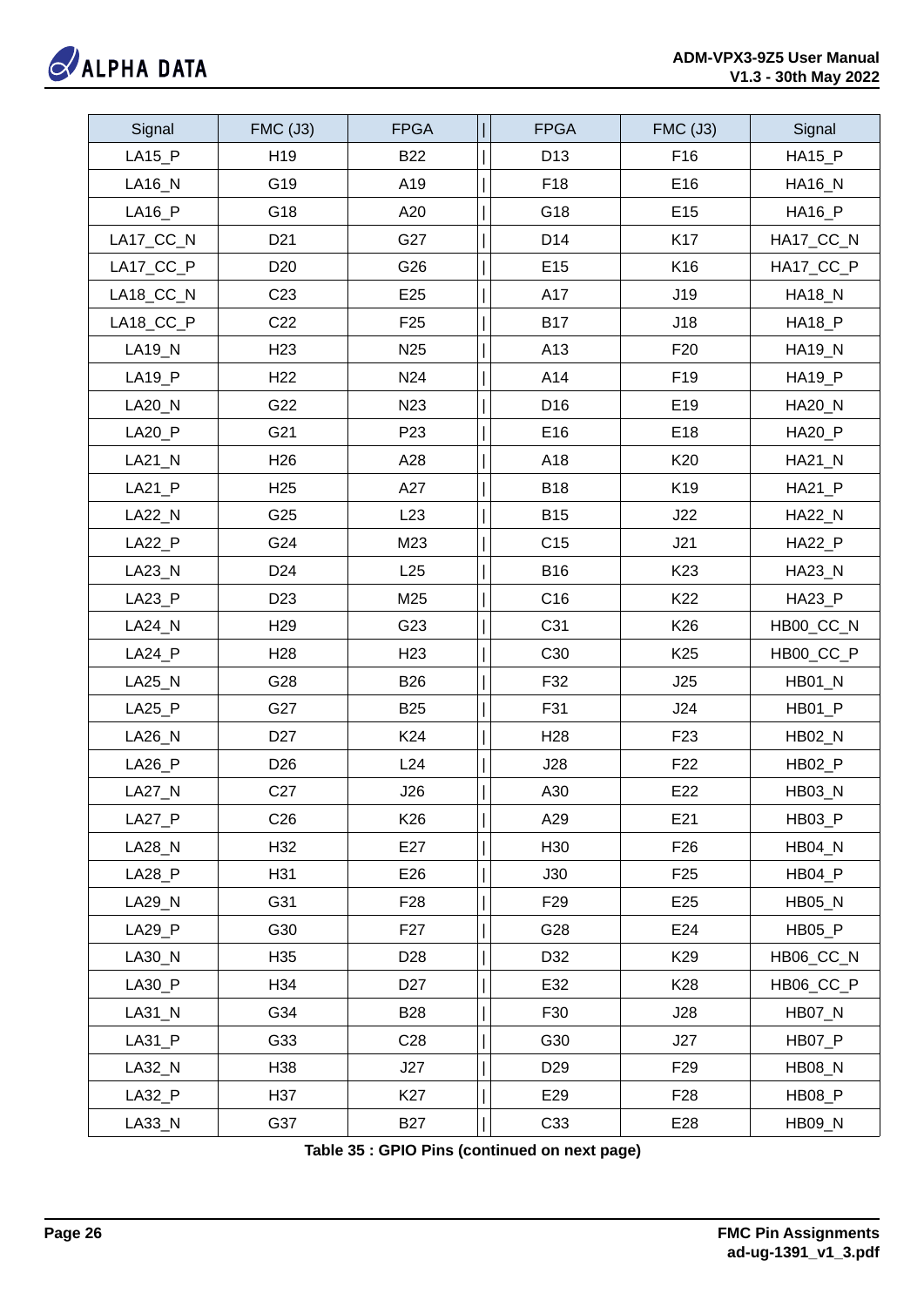

| Signal        | <b>FMC (J3)</b> | <b>FPGA</b>     | <b>FPGA</b> | <b>FMC (J3)</b> | Signal        |
|---------------|-----------------|-----------------|-------------|-----------------|---------------|
| LA33 P        | G36             | C <sub>26</sub> | D33         | E27             | HB09 P        |
| <b>HB16 N</b> | F35             | C <sub>37</sub> | A38         | K32             | <b>HB10 N</b> |
| <b>HB16 P</b> | F34             | C36             | A37         | K31             | <b>HB10 P</b> |
| HB17 CC N     | K38             | <b>B33</b>      | <b>B30</b>  | J31             | <b>HB11 N</b> |
| HB17 CC P     | K37             | <b>B32</b>      | C29         | J30             | <b>HB11 P</b> |
| <b>HB18 N</b> | <b>J37</b>      | A34             | A32         | F32             | <b>HB12 N</b> |
| <b>HB18 P</b> | <b>J36</b>      | A33             | <b>B31</b>  | F31             | <b>HB12 P</b> |
| <b>HB19 N</b> | E34             | A40             | A35         | E31             | <b>HB13 N</b> |
| <b>HB19 P</b> | E33             | A39             | <b>B35</b>  | E30             | <b>HB13 P</b> |
| <b>HB20 N</b> | F38             | C <sub>34</sub> | <b>B42</b>  | K35             | <b>HB14 N</b> |
| <b>HB20 P</b> | F37             | D34             | C42         | K34             | <b>HB14 P</b> |
| <b>HB21 N</b> | E37             | <b>B37</b>      | <b>B41</b>  | J34             | <b>HB15 N</b> |
| <b>HB21 P</b> | E36             | <b>B36</b>      | <b>B40</b>  | <b>J33</b>      | <b>HB15 P</b> |
| FMC CLK DIR   | <b>B1</b>       | J17             | ٠           | ٠               |               |

**Table 35 : GPIO Pins**

## <span id="page-32-1"></span><span id="page-32-0"></span>**Appendix C.2: Clock Pins**

| Signal        | <b>FMC (J3)</b> | <b>FPGA</b>     | <b>FPGA</b>     | <b>FMC (J3)</b> | Signal        |
|---------------|-----------------|-----------------|-----------------|-----------------|---------------|
| CLK0 M2C N    | H <sub>5</sub>  | F <sub>22</sub> | H <sub>26</sub> | K <sub>5</sub>  | CLK2 BIDIR N  |
| CLK0 M2C P    | H4              | F <sub>23</sub> | H <sub>25</sub> | K4              | CLK2 BIDIR P  |
| CLK1 M2C N    | G <sub>3</sub>  | G21             | G25             | J3              | CLK3 BIDIR N  |
| CLK1 M2C P    | G <sub>2</sub>  | G22             | H <sub>24</sub> | J2              | CLK3 BIDIR P  |
| GBTCLK0 M2C N | D <sub>5</sub>  | AB35            | L33             | L <sub>9</sub>  | GBTCLK3 M2C N |
| GBTCLK0 M2C P | D <sub>4</sub>  | AB34            | L32             | L8              | GBTCLK3 M2C P |
| GBTCLK1 M2C N | <b>B21</b>      | W33             | Y11             | L <sub>5</sub>  | GBTCLK4 M2C N |
| GBTCLK1 M2C P | <b>B20</b>      | W32             | Y12             | L <sub>4</sub>  | GBTCLK4 M2C P |
| GBTCLK2 M2C N | L13             | R33             | V <sub>11</sub> | Z21             | GBTCLK5 M2C N |
| GBTCLK2 M2C P | L12             | R32             | V12             | Z20             | GBTCLK5 M2C P |

**Table 36 : Clock Pins**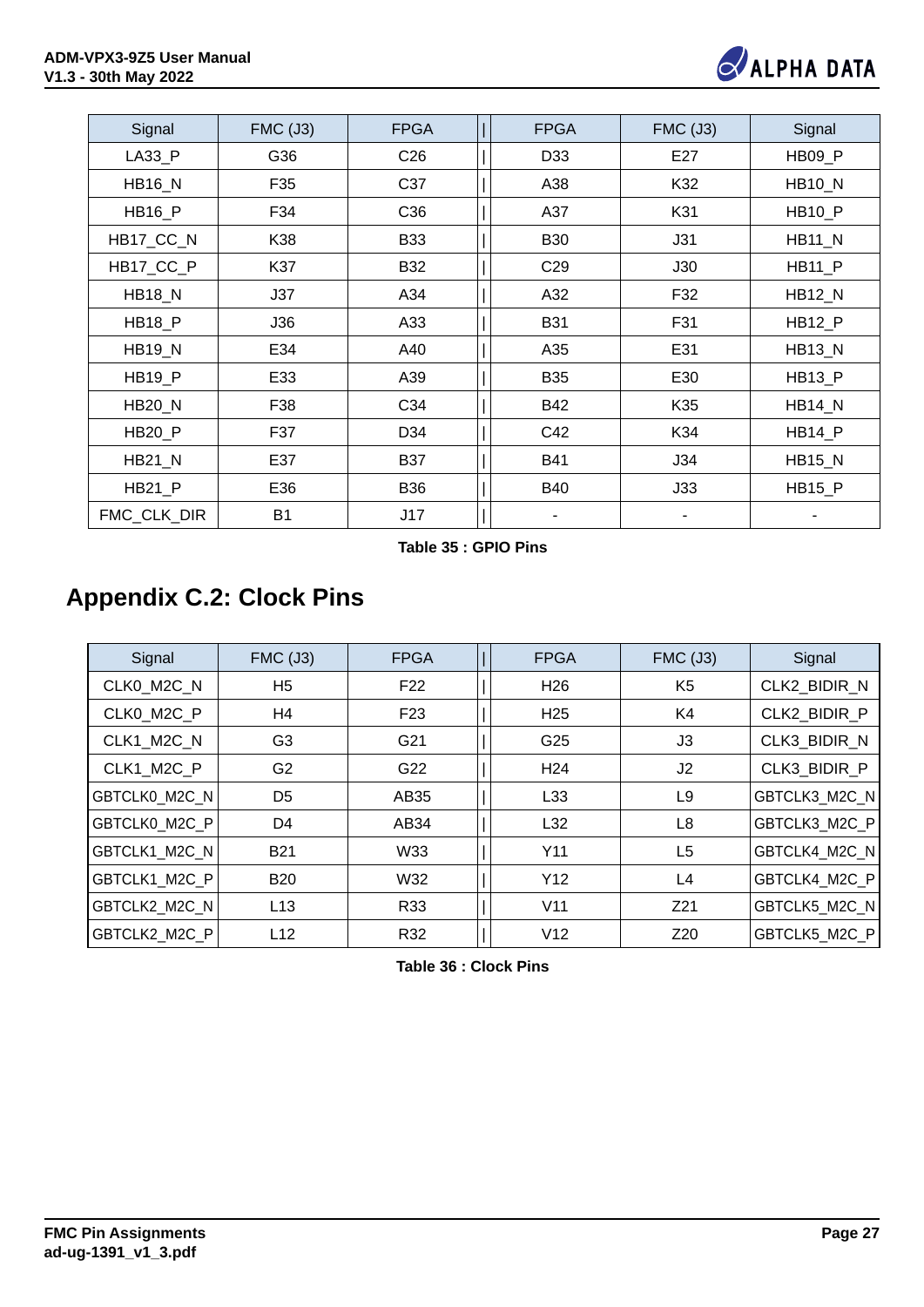<span id="page-33-0"></span>

## <span id="page-33-1"></span>**Appendix C.3: MGT Pins**

| Signal            | <b>FMC (J3)</b> | <b>FPGA</b>     | <b>FPGA</b>    | <b>FMC (J3)</b> | Signal     |
|-------------------|-----------------|-----------------|----------------|-----------------|------------|
| DP0 M2C N         | C7              | W42             | Y35            | C <sub>3</sub>  | DP0_C2M_N  |
| DP0 M2C P         | C6              | W41             | Y34            | C <sub>2</sub>  | DP0 C2M P  |
| DP1 M2C N         | A3              | V40             | W37            | A23             | DP1 C2M N  |
| DP1 M2C P         | A <sub>2</sub>  | V39             | W36            | A22             | DP1 C2M P  |
| DP2_M2C_N         | A7              | U42             | V35            | A27             | DP2_C2M_N  |
| DP2 M2C P         | A6              | U41             | V34            | A26             | DP2 C2M P  |
| DP3_M2C_N         | A11             | T40             | U37            | A31             | DP3_C2M_N  |
| DP3 M2C P         | A10             | T39             | U36            | A30             | DP3_C2M_P  |
| DP4 M2C N         | A15             | R42             | T35            | A35             | DP4 C2M N  |
| DP4 M2C P         | A14             | R41             | T34            | A34             | DP4 C2M P  |
| DP5 M2C N         | A19             | P <sub>40</sub> | R37            | A39             | DP5 C2M N  |
| DP5 M2C P         | A18             | P39             | R36            | A38             | DP5 C2M P  |
| DP6 M2C N         | <b>B17</b>      | N42             | P35            | <b>B37</b>      | DP6 C2M N  |
| DP6 M2C P         | <b>B16</b>      | N41             | P34            | <b>B36</b>      | DP6_C2M_P  |
| DP7_M2C_N         | <b>B13</b>      | M40             | N37            | <b>B33</b>      | DP7_C2M_N  |
| DP7 M2C P         | <b>B12</b>      | M39             | N36            | <b>B32</b>      | DP7_C2M_P  |
| DP8 M2C N         | <b>B9</b>       | L42             | M35            | <b>B29</b>      | DP8 C2M N  |
| DP8 M2C P         | B <sub>8</sub>  | L41             | M34            | <b>B28</b>      | DP8 C2M P  |
| DP9_M2C_N         | <b>B5</b>       | K40             | L37            | <b>B25</b>      | DP9_C2M_N  |
| DP9 M2C P         | <b>B4</b>       | K39             | L36            | <b>B24</b>      | DP9 C2M P  |
| DP10_M2C_N        | Y11             | <b>J42</b>      | K35            | Z25             | DP10_C2M_N |
| DP10_M2C_P        | Y10             | J41             | K34            | Z24             | DP10_C2M_P |
| DP11 M2C N        | Z <sub>13</sub> | H40             | <b>J37</b>     | Y27             | DP11_C2M_N |
| <b>DP11 M2C P</b> | Z <sub>12</sub> | H39             | <b>J36</b>     | Y26             | DP11 C2M P |
| DP12 M2C N        | Y15             | G42             | H35            | Z29             | DP12 C2M N |
| DP12_M2C_P        | Y14             | G41             | H34            | Z28             | DP12_C2M_P |
| DP13 M2C N        | Z <sub>17</sub> | F40             | G37            | Y31             | DP13_C2M_N |
| DP13 M2C P        | Z <sub>16</sub> | F39             | G36            | Y30             | DP13_C2M_P |
| DP14_M2C_N        | Y19             | E42             | F35            | M19             | DP14_C2M_N |
| DP14 M2C P        | Y18             | E41             | F34            | M18             | DP14_C2M_P |
| DP15 M2C N        | Y23             | D40             | E37            | M23             | DP15 C2M N |
| DP15 M2C P        | Y22             | D39             | E36            | M22             | DP15 C2M P |
| DP16_M2C_N        | Z33             | Y3              | W <sub>5</sub> | M27             | DP16_C2M_N |
| DP16_M2C_P        | Z32             | Y4              | W6             | M26             | DP16_C2M_P |

**Table 37 : MGT Pins (continued on next page)**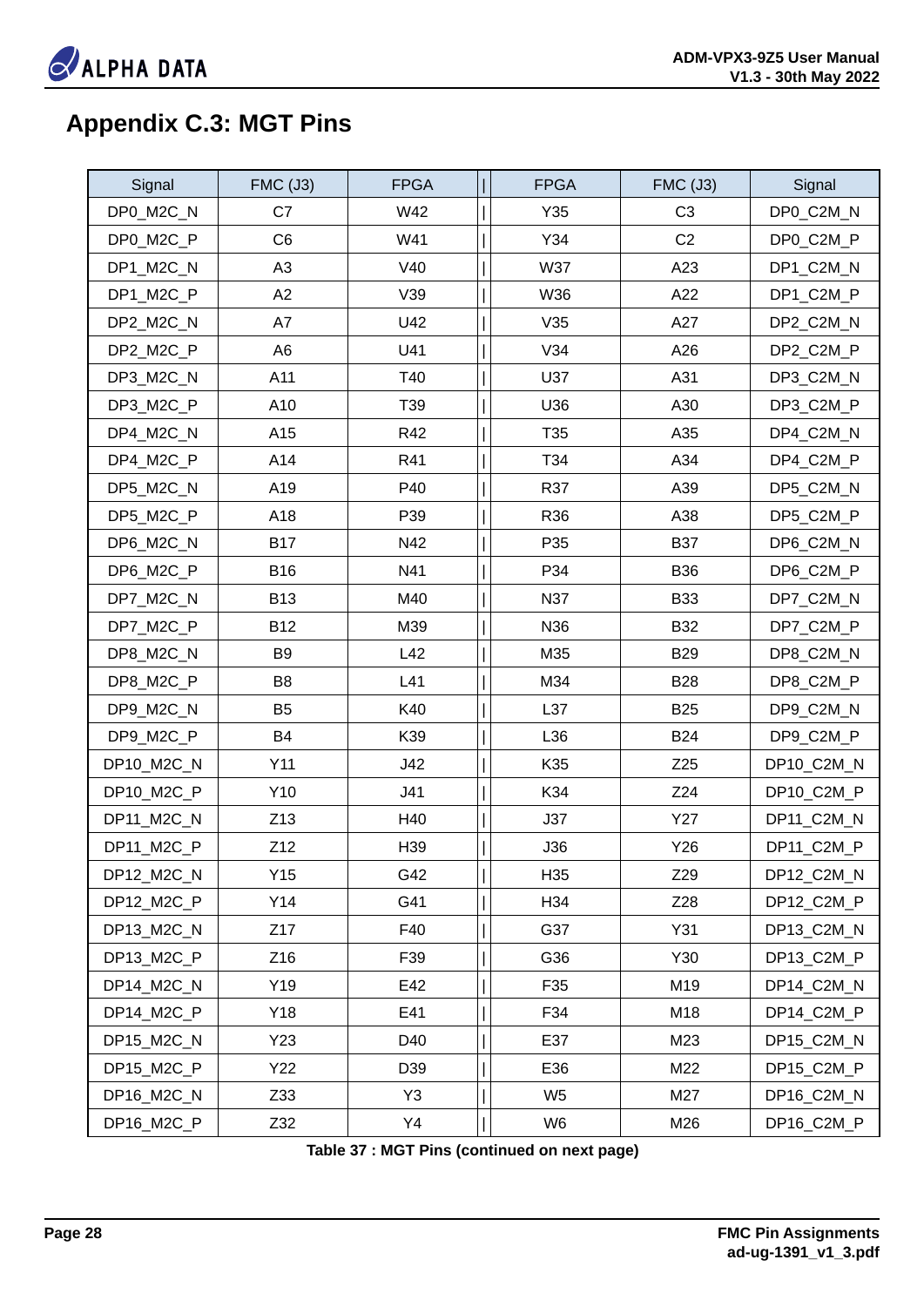

| Signal     | FMC (J3)       | <b>FPGA</b>    | <b>FPGA</b>    | <b>FMC (J3)</b> | Signal     |
|------------|----------------|----------------|----------------|-----------------|------------|
| DP17_M2C_N | Y35            | W <sub>1</sub> | V7             | M31             | DP17_C2M_N |
| DP17 M2C P | Y34            | W <sub>2</sub> | V8             | M30             | DP17 C2M P |
| DP18_M2C_N | Z37            | V3             | U <sub>5</sub> | M35             | DP18 C2M N |
| DP18 M2C P | Z36            | V <sub>4</sub> | U6             | M34             | DP18 C2M P |
| DP19_M2C_N | Y39            | U1             | T7             | M39             | DP19 C2M N |
| DP19 M2C P | Y38            | U2             | T <sub>8</sub> | M38             | DP19 C2M P |
| DP20_M2C_N | M15            | T <sub>3</sub> | R <sub>5</sub> | Z <sub>9</sub>  | DP20 C2M N |
| DP20 M2C P | M14            | <b>T4</b>      | R <sub>6</sub> | Z8              | DP20 C2M P |
| DP21 M2C N | M11            | R <sub>1</sub> | P7             | <b>Y7</b>       | DP21 C2M N |
| DP21_M2C_P | M10            | R <sub>2</sub> | P <sub>8</sub> | Y6              | DP21 C2M P |
| DP22 M2C N | M7             | P <sub>3</sub> | N <sub>5</sub> | <b>Z5</b>       | DP22_C2M_N |
| DP22 M2C P | M <sub>6</sub> | P <sub>4</sub> | N <sub>6</sub> | Z4              | DP22 C2M P |
| DP23 M2C N | M <sub>3</sub> | N <sub>1</sub> | M7             | Y3              | DP23 C2M N |
| DP23 M2C P | M <sub>2</sub> | N <sub>2</sub> | M <sub>8</sub> | Y <sub>2</sub>  | DP23 C2M P |

**Table 37 : MGT Pins**